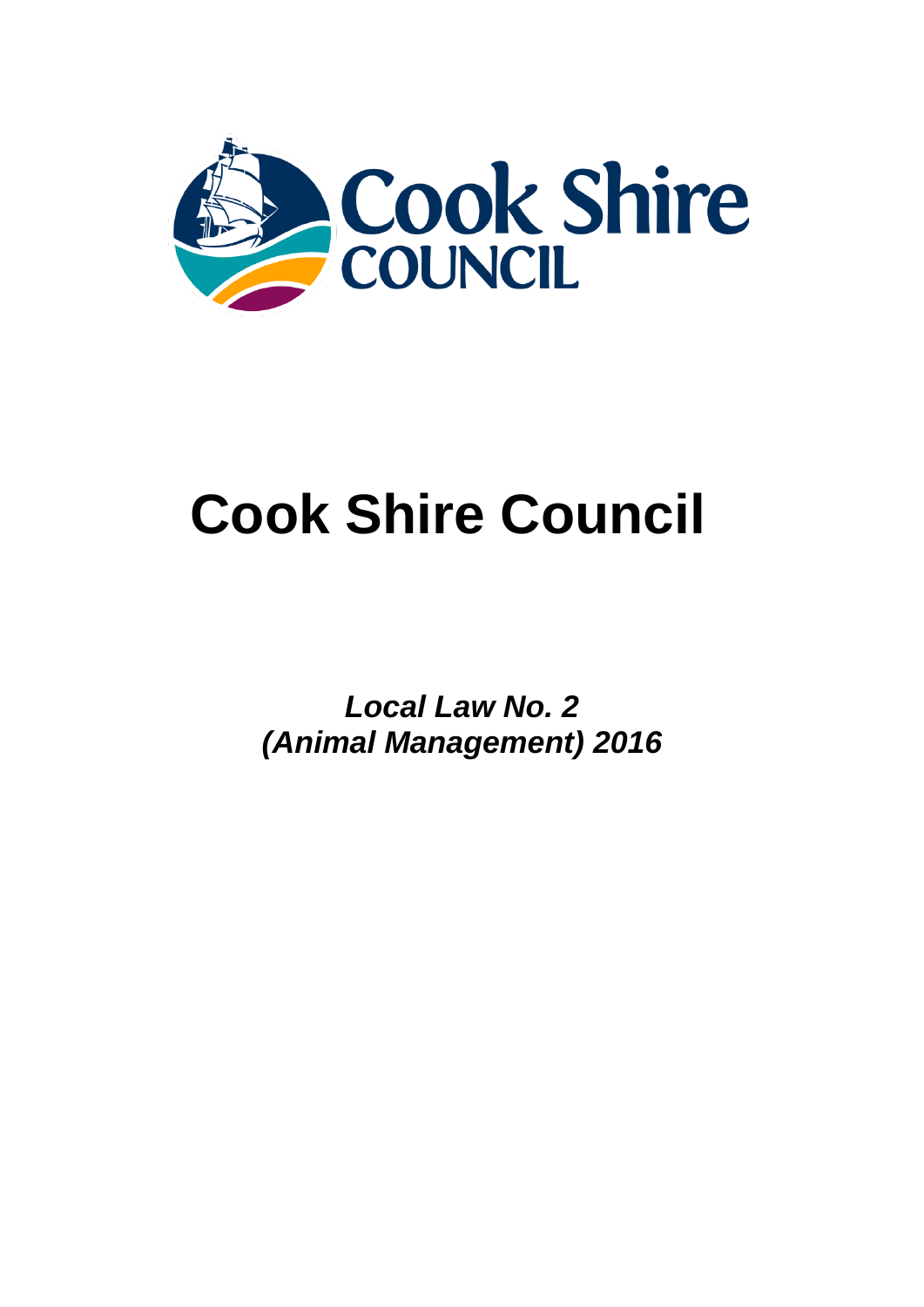# **Contents**

| Part 1            |                                                                 |                                                                     |                                                                           |    |  |  |  |
|-------------------|-----------------------------------------------------------------|---------------------------------------------------------------------|---------------------------------------------------------------------------|----|--|--|--|
|                   | 1                                                               |                                                                     |                                                                           |    |  |  |  |
|                   | 2                                                               |                                                                     |                                                                           |    |  |  |  |
|                   | 3                                                               |                                                                     |                                                                           |    |  |  |  |
|                   | 4                                                               |                                                                     |                                                                           |    |  |  |  |
| Part <sub>2</sub> |                                                                 |                                                                     |                                                                           |    |  |  |  |
|                   | <b>Division 1</b>                                               |                                                                     | Prohibition on keeping animals                                            |    |  |  |  |
|                   | 5                                                               |                                                                     | Prohibition on keeping animals in prescribed circumstances 5              |    |  |  |  |
|                   |                                                                 | <b>Division 2</b>                                                   | Animals for which approval is required                                    | 5  |  |  |  |
|                   | 6                                                               |                                                                     |                                                                           |    |  |  |  |
|                   | <b>Division 3</b>                                               |                                                                     | Animals for which desexing is required                                    | 6  |  |  |  |
|                   | 7                                                               |                                                                     |                                                                           |    |  |  |  |
|                   |                                                                 | <b>Division 4</b>                                                   | <b>Minimum standards</b>                                                  | 7  |  |  |  |
|                   | 8                                                               |                                                                     |                                                                           |    |  |  |  |
|                   | <b>Division 5</b><br>Identification of registered cats and dogs |                                                                     |                                                                           |    |  |  |  |
|                   | 9                                                               |                                                                     |                                                                           |    |  |  |  |
| Part 3            |                                                                 |                                                                     |                                                                           |    |  |  |  |
|                   |                                                                 | <b>Division 1</b>                                                   | Animals in public places                                                  | 7  |  |  |  |
|                   | 10                                                              |                                                                     |                                                                           |    |  |  |  |
|                   | 11                                                              |                                                                     |                                                                           |    |  |  |  |
|                   | 12                                                              |                                                                     |                                                                           |    |  |  |  |
|                   | 13                                                              | Person in control of dog or prescribed animal to clean up faeces  9 |                                                                           |    |  |  |  |
|                   |                                                                 | <b>Division 2</b>                                                   | <b>Restraint of animals</b>                                               | 9  |  |  |  |
|                   | 14                                                              |                                                                     | Duty to provide proper enclosure and prevent animal from wandering 9      |    |  |  |  |
|                   | 15                                                              |                                                                     |                                                                           |    |  |  |  |
|                   |                                                                 | <b>Division 3</b>                                                   | Aggressive behaviour by animals other than dogs                           | 10 |  |  |  |
|                   | 16                                                              |                                                                     |                                                                           |    |  |  |  |
|                   | 17                                                              |                                                                     |                                                                           |    |  |  |  |
|                   | 18                                                              |                                                                     |                                                                           |    |  |  |  |
|                   | <b>Division 4</b><br>Dangerous animals other than dogs          |                                                                     |                                                                           |    |  |  |  |
|                   | 19                                                              |                                                                     |                                                                           |    |  |  |  |
|                   | 20                                                              |                                                                     | Power to require responsible person for declared dangerous animal to take |    |  |  |  |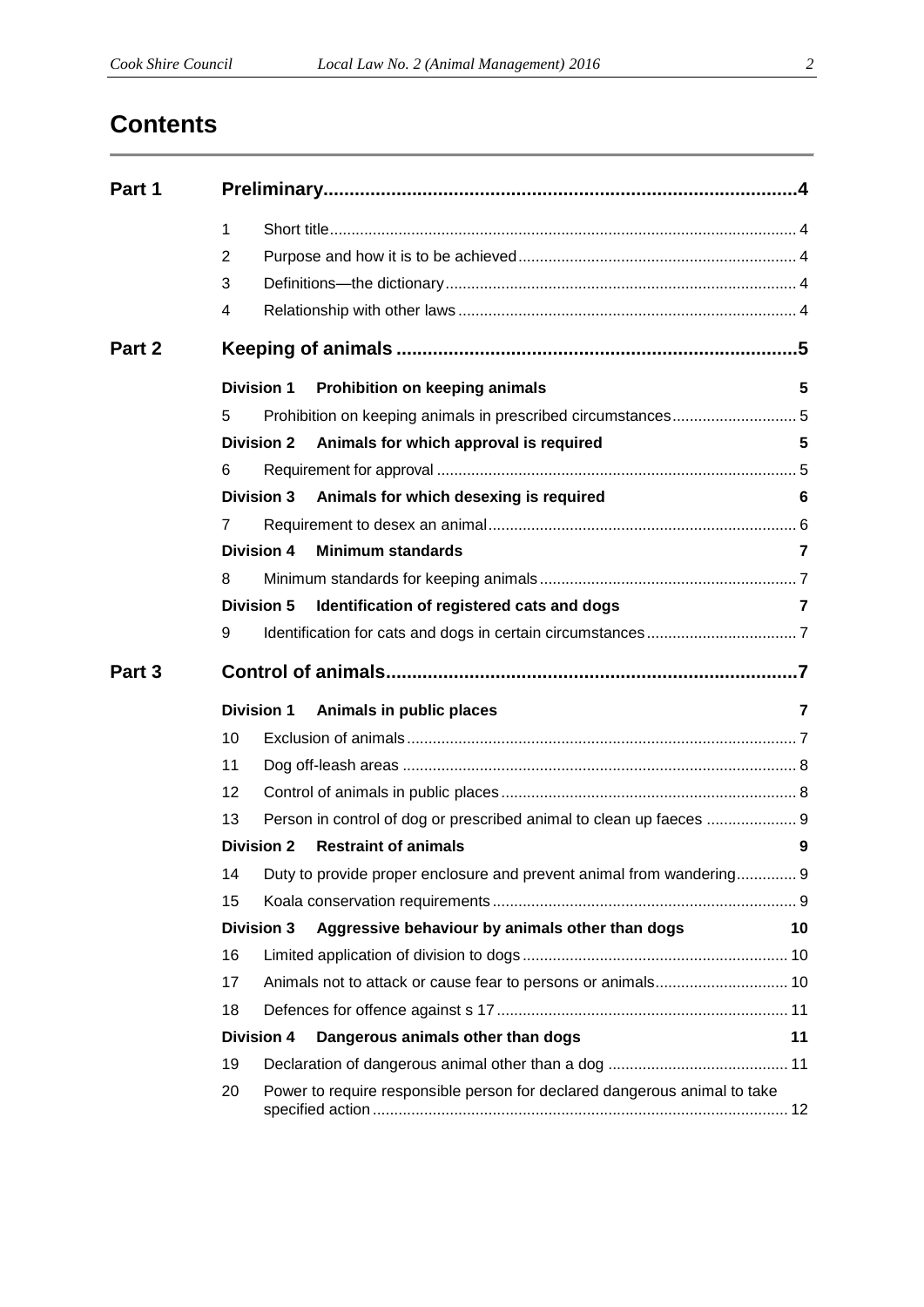| Part 4          | Seizure, impounding or destruction of animals 12 |                                                                              |                                        |    |  |  |  |
|-----------------|--------------------------------------------------|------------------------------------------------------------------------------|----------------------------------------|----|--|--|--|
|                 | <b>Seizure of animals</b><br><b>Division 1</b>   |                                                                              |                                        |    |  |  |  |
|                 | 21                                               |                                                                              |                                        |    |  |  |  |
|                 |                                                  | <b>Division 2</b>                                                            | Destruction of animal without notice   | 13 |  |  |  |
|                 | 22                                               |                                                                              |                                        |    |  |  |  |
|                 |                                                  | <b>Division 3</b>                                                            | Return or impounding of animals        | 13 |  |  |  |
|                 | 23                                               |                                                                              |                                        |    |  |  |  |
|                 | 24                                               |                                                                              |                                        |    |  |  |  |
|                 | 25                                               |                                                                              |                                        |    |  |  |  |
|                 | 26                                               | Dealing with animal seized and impounded for wandering at large  14          |                                        |    |  |  |  |
|                 | 27                                               | Dealing with animal seized and impounded for non-compliance with local law15 |                                        |    |  |  |  |
|                 | 28                                               | Dealing with animal seized and impounded for attacking etc a person or       |                                        |    |  |  |  |
|                 | 29                                               |                                                                              |                                        |    |  |  |  |
|                 |                                                  | <b>Division 4</b>                                                            | Destruction of animal following notice | 16 |  |  |  |
|                 | 30                                               |                                                                              |                                        |    |  |  |  |
|                 |                                                  | <b>Division 5</b>                                                            | Disposal of impounded animals          | 18 |  |  |  |
|                 | 31                                               |                                                                              |                                        |    |  |  |  |
|                 | 32                                               |                                                                              |                                        |    |  |  |  |
|                 |                                                  | <b>Division 6</b>                                                            | <b>Other impounding matters</b>        | 19 |  |  |  |
|                 | 33                                               |                                                                              |                                        |    |  |  |  |
|                 | 34                                               |                                                                              |                                        |    |  |  |  |
|                 | 35                                               |                                                                              |                                        |    |  |  |  |
| Part 5          |                                                  |                                                                              |                                        |    |  |  |  |
|                 | 36.<br>Who may appeal                            |                                                                              |                                        |    |  |  |  |
|                 | 37                                               |                                                                              |                                        |    |  |  |  |
|                 | 38                                               |                                                                              |                                        |    |  |  |  |
|                 | 39                                               |                                                                              |                                        |    |  |  |  |
|                 | 40                                               |                                                                              |                                        |    |  |  |  |
|                 | 41                                               |                                                                              |                                        |    |  |  |  |
| Part 6          |                                                  |                                                                              |                                        |    |  |  |  |
|                 | 42                                               |                                                                              |                                        |    |  |  |  |
|                 | 43                                               |                                                                              |                                        |    |  |  |  |
|                 | 44                                               |                                                                              |                                        |    |  |  |  |
| <b>Schedule</b> |                                                  |                                                                              |                                        |    |  |  |  |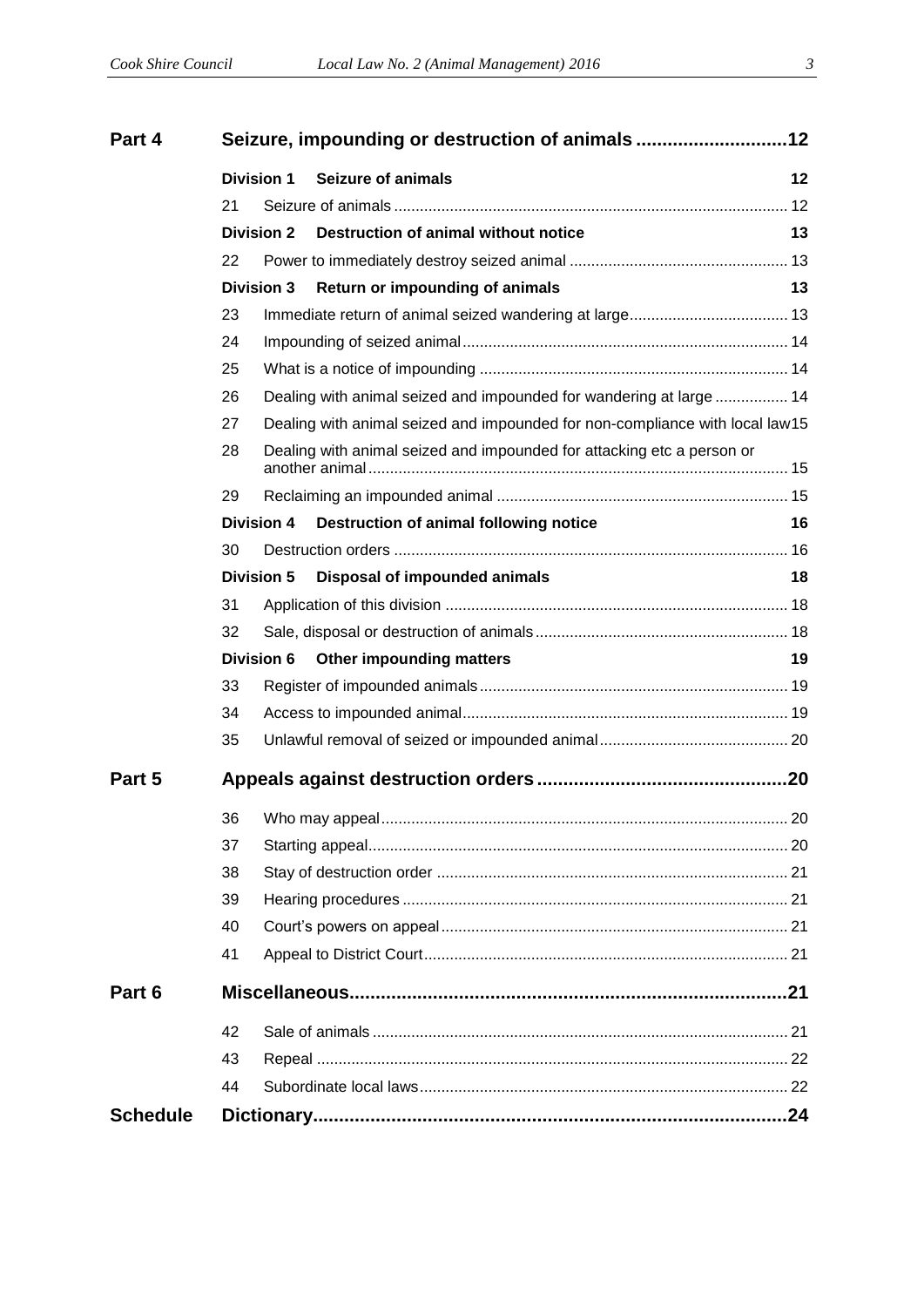# <span id="page-3-0"></span>**Part 1 Preliminary**

#### <span id="page-3-1"></span>**1 Short title**

This local law may be cited as *Local Law No. 2 (Animal Management) 2016.*

#### <span id="page-3-2"></span>**2 Purpose and how it is to be achieved**

- (1) The purpose of this local law is to regulate and manage the keeping and control of animals in the local government's area in a way that—
	- (a) balances community expectations with the rights of individuals; and
	- (b) protects the community against risks to health and safety; and
	- (c) prevents pollution and other environmental damage; and
	- (d) protects the amenity of the local community and environment.
- (2) The purpose is to be achieved by providing for—
	- (a) the regulation of the keeping of animals in terms of how many, what type, how, and where animals can be kept; and
	- (b) the prescription of minimum standards for keeping animals; and
	- (c) the proper control of animals in public places and koala conservation areas; and
	- (d) the management of dangerous or aggressive animals other than dogs;<sup>1</sup> and
	- (e) the seizure and destruction of animals in certain circumstances; and
	- (f) the establishment and administration of animal pounds.

#### <span id="page-3-3"></span>**3 Definitions—the dictionary**

The dictionary in the schedule defines particular words used in this local law.

#### <span id="page-3-4"></span>**4 Relationship with other laws**<sup>2</sup>

This local law is—

- (a) in addition to, and does not derogate from—
	- (i) laws regulating the use or development of land; and
	- (ii) other laws about the keeping or control or welfare of animals; and
- (b) to be read with *Local Law No. 1 (Administration) 2016*.

<sup>1</sup> The *Animal Management (Cats and Dogs) Act 2008* provides for the management of *regulated dogs*, comprising declared dangerous dogs, declared menacing dogs and restricted dogs.

<sup>&</sup>lt;sup>2</sup> This local law and any subordinate local law made under it do not apply to the extent of any inconsistency with a law of the State or Commonwealth. See the Act, section 27.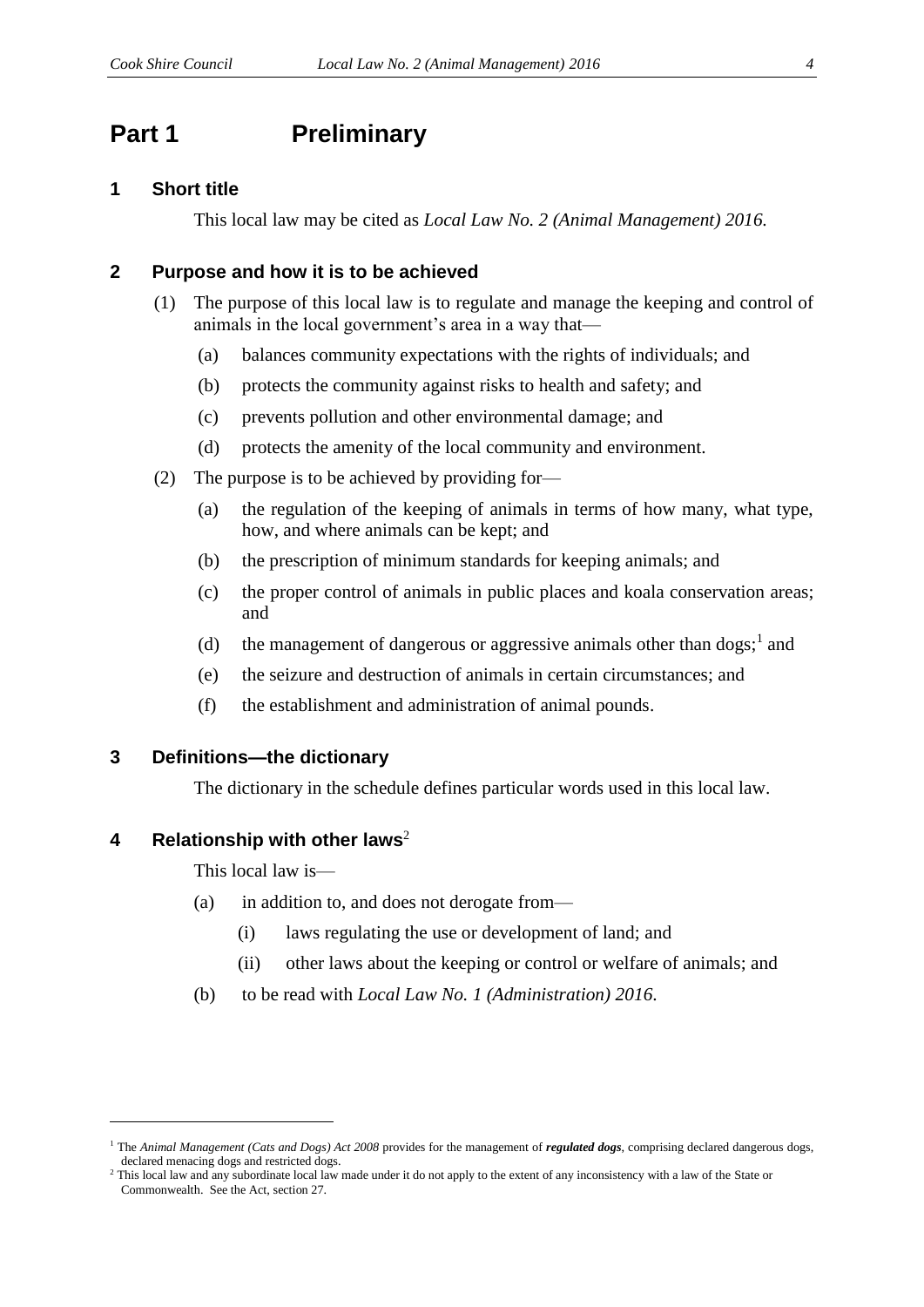# <span id="page-4-0"></span>**Part 2 Keeping of animals**

## <span id="page-4-1"></span>**Division 1 Prohibition on keeping animals**

#### <span id="page-4-2"></span>**5 Prohibition on keeping animals in prescribed circumstances**

- (1) The local government may, by subordinate local law, prohibit the keeping of animals in prescribed circumstances.
- (2) The circumstances in which the keeping of animals is prohibited may be specified by reference to 1 or more of the following factors—
	- (a) species;
	- (b) breed;
	- (c) sex;
	- (d) age;
	- (e) number;
	- (f) whether an animal is a restricted dog;<sup>3</sup>
	- (g) the locality in which the animal would be kept;
	- (h) the nature of the premises in which the animal would be kept, including the size of the enclosure or the size of the allotment.<sup>4</sup>

*Example for subsection (2)—*

A prohibition may be imposed in relation to keeping certain species or a prescribed number of animals of a certain species in an urban locality.

(3) A person must not keep an animal in contravention of a prohibition under this section.

Maximum penalty for subsection (3)—50 penalty units.

# <span id="page-4-3"></span>**Division 2 Animals for which approval is required**

#### <span id="page-4-4"></span>**6 Requirement for approval**

- (1) Subject to subsections (3) and (4), the local government may, by subordinate local law, require an approval<sup>5</sup> for keeping an animal or animals in prescribed circumstances.
- (2) The circumstances in which an approval is required may be specified by reference to 1 or more of the following factors—
	- (a) species;

<sup>3</sup> Section 72(3) of the *Animal Management (Cats and Dogs) Act 2008* provides: "A permit application may be made for more than 1 restricted dog for the same place only if the keeping of more than 1 restricted dog and more than 1 dog of any breed is permitted under a local law."

<sup>4</sup> See the *Animal Management (Cats and Dogs) Act 2008*, chapter 4, regarding particular conditions on keeping regulated dogs, including requirements about enclosures.

<sup>5</sup> Keeping an animal for which an approval is required under this local law is a *prescribed activity* under schedule 2 of *Local Law No. 1 (Administration) 2016.* The process for obtaining an approval for a prescribed activity is set out in part 2 of that local law and section 6 creates an offence for a person undertaking a prescribed activity without a current approval.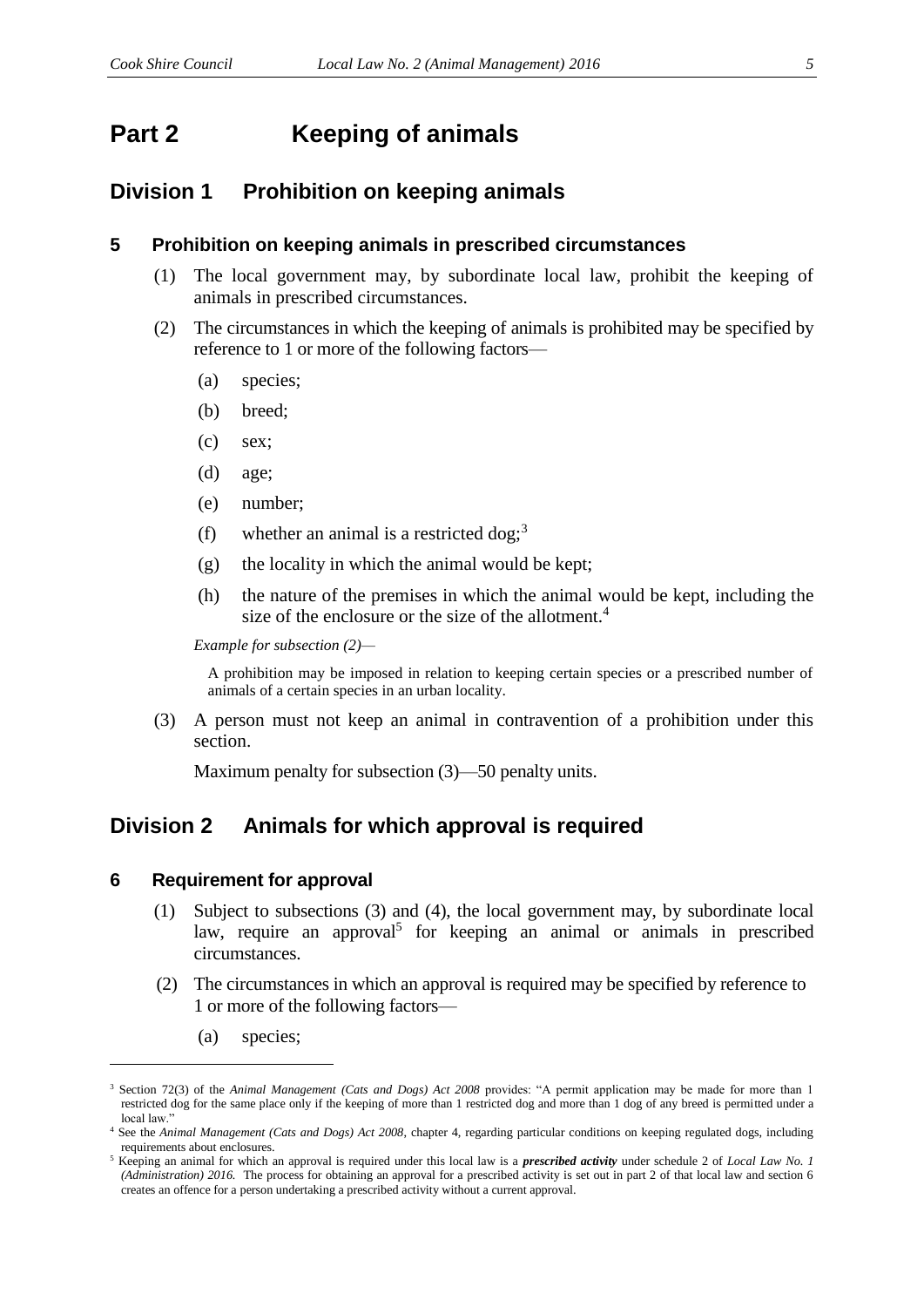- (b) breed;
- (c) sex;
- (d) age;
- (e) number;
- (f) the locality in which the animal is to be kept, including whether it is an urban or non-urban locality;
- (g) the nature of the premises in which the animal is to be kept, including the size of the enclosure or the size of the allotment. 6
- (3) An approval under this section is not required for the keeping of animals on land if the keeping of the animals on the land is authorised by a development approval under the Planning Act<sup>7</sup>.
- (4) Under this section, the local government may not require an approval for keeping a restricted dog. 8

## <span id="page-5-0"></span>**Division 3 Animals for which desexing is required**

#### <span id="page-5-1"></span>**7 Requirement to desex an animal**

- (1) The local government may, by subordinate local law, require an animal of a particular species or breed to be desexed.
- (2) The subordinate local law may—
	- (a) specify that the requirement for desexing only applies once an animal reaches a certain age; and
	- (b) exempt animals under particular circumstances.

*Example for paragraph (b)—*

Exemption might be provided for an animal that is owned by a member of a recognised breeders' association for the purposes of breeding or showing.

(3) A person must not keep an animal that is required to be desexed unless the animal has been desexed.

Maximum penalty for subsection (3)—20 penalty units.

<sup>6</sup> See note 4.

<sup>7</sup> See the definition of *Planning Act* in the Act, schedule 4.

<sup>8</sup> Section 71 of the *Animal Management (Cats and Dogs) Act 2008* requires a permit issued by the local government for a person to own or be responsible for a restricted dog. The processes for the granting of restricted dog permits are set out under chapter 4, part 3 of that Act.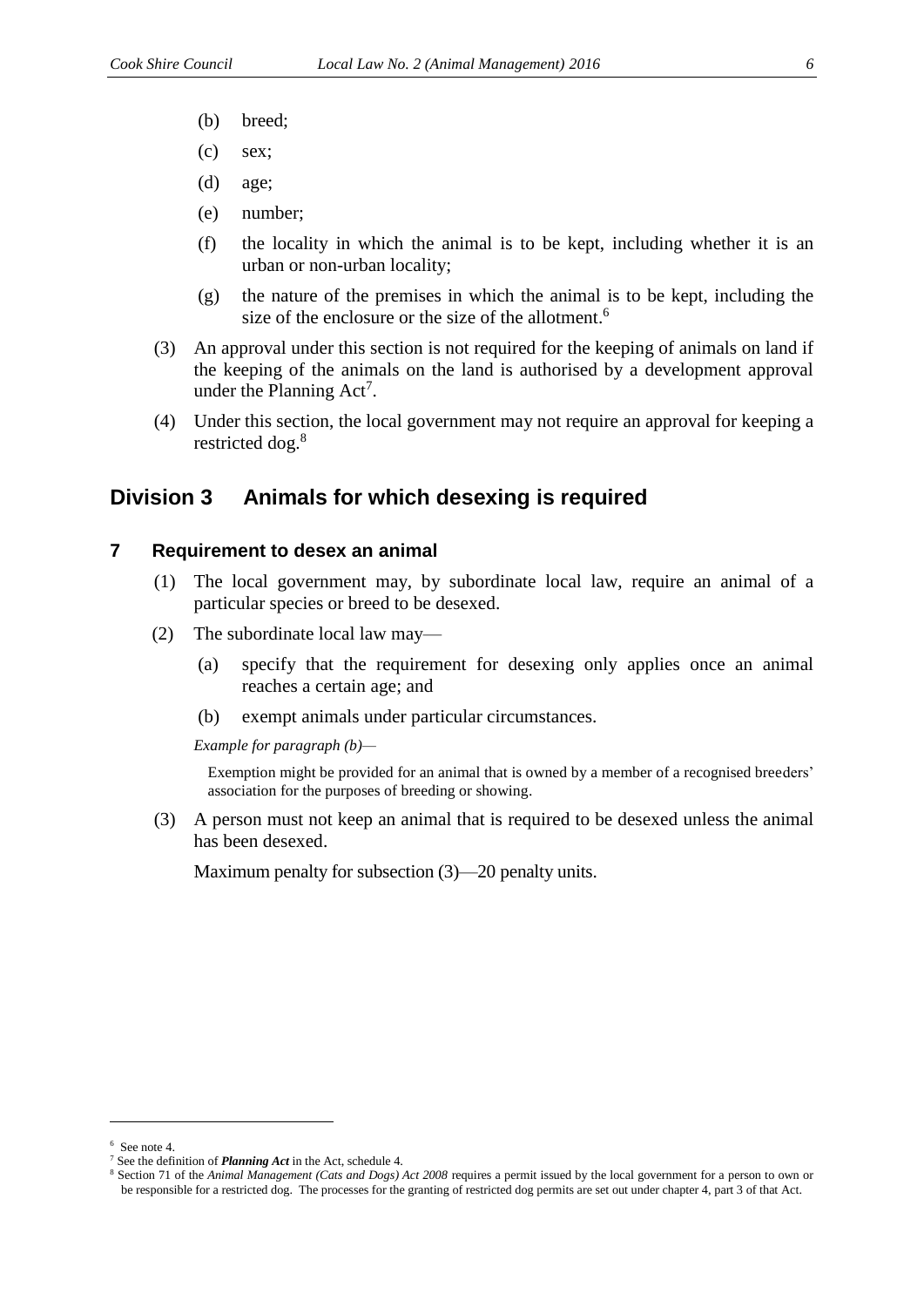## <span id="page-6-0"></span>**Division 4 Minimum standards**

#### <span id="page-6-1"></span>**8 Minimum standards for keeping animals**

- (1) The local government may, by subordinate local law, specify minimum standards for the keeping of animals or a particular species or breed of animal.
- (2) A person who keeps an animal must ensure that the relevant minimum standards prescribed by a subordinate local law are complied with.<sup>9</sup>

Maximum penalty for subsection (2)—20 penalty units.

(3) If a person is required to hold an approval to keep an animal, the obligation to comply with the minimum standards prescribed by a subordinate local law is in addition to an obligation imposed by a condition of the approval.

## <span id="page-6-2"></span>**Division 5 Identification of registered cats and dogs**

#### <span id="page-6-3"></span>**9 Identification for cats and dogs in certain circumstances**

The local government may, by subordinate local law, prescribe the identification required by the *Animal Management (Cats and Dogs) Act* 2008 for a cat or dog that is at a place other than the address stated in the registration notice for the cat or dog.<sup>10</sup>

# <span id="page-6-4"></span>**Part 3 Control of animals**

### <span id="page-6-5"></span>**Division 1 Animals in public places**

#### <span id="page-6-6"></span>**10 Exclusion of animals**

- (1) The local government may, by subordinate local law, specify public places where animals, or animals of a particular species or breed, are prohibited.
- (2) The owner or responsible person for an animal must ensure that the animal is not in a public place in contravention of a prohibition specified under subsection (1).

Maximum penalty for subsection (2)—20 penalty units.

- (3) The local government must take reasonable steps to provide notice to members of the public regarding the animals that are prohibited in a particular public place.
- (4) In this section—

 $\overline{a}$ 

*reasonable steps* include, as a minimum, the display of a notice at a prominent place within the particular public place, stating—

- (a) the animals that are prohibited in the place; and
- (b) in general terms, the provisions of subsection (2).

<sup>9</sup> See also *Animal Management (Cats and Dogs) Act 2008*, schedule 1, sections 4 to 5, regarding the requirements about enclosures for declared dangerous dogs, declared menacing dogs and restricted dogs.

<sup>&</sup>lt;sup>10</sup> Section 45 of the *Animal Management (Cats and Dogs) Act 2008* requires a person who keeps a cat or dog at a place other than the address in the registration notice to ensure it bears the identification prescribed by the local government under a local law.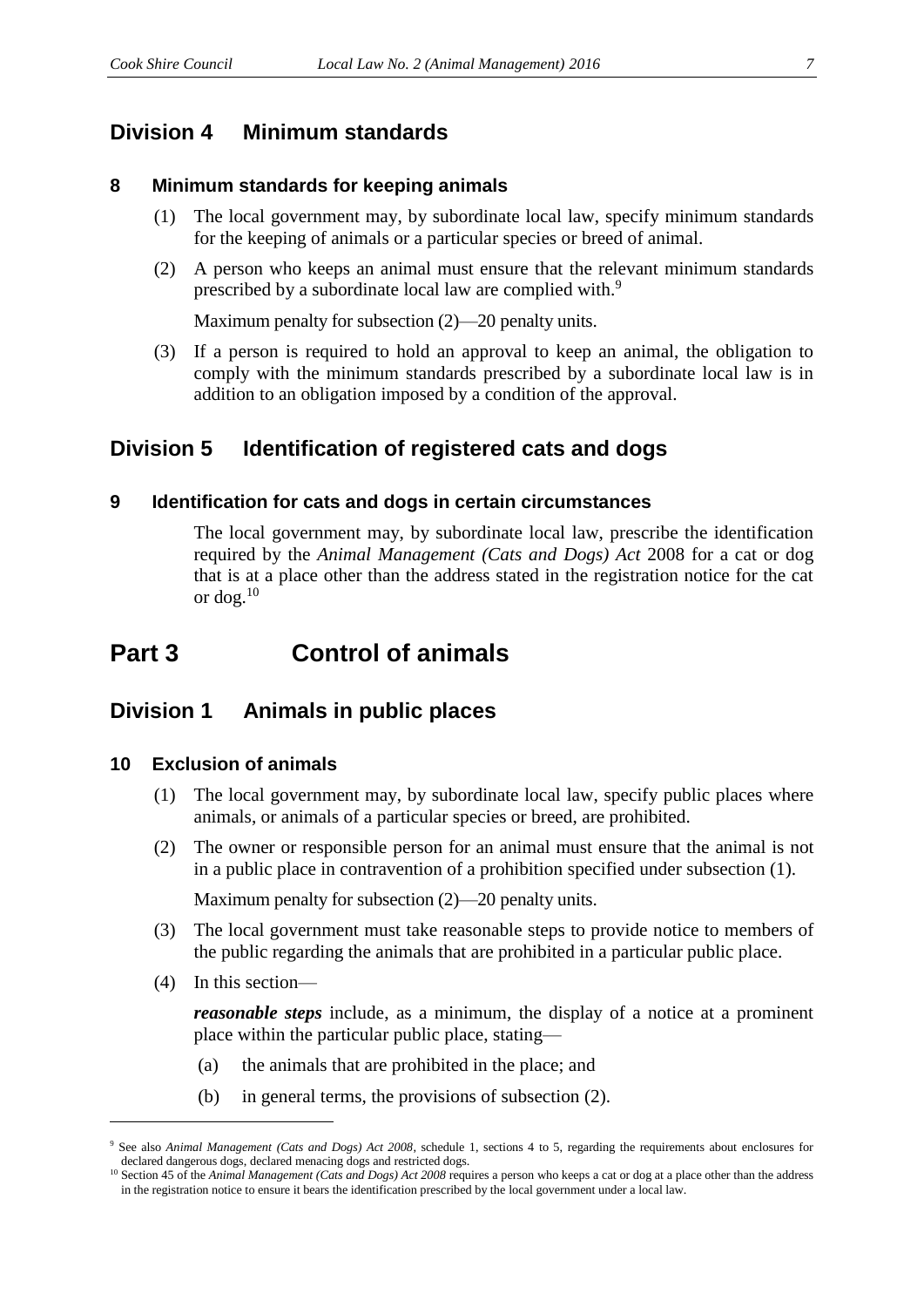#### <span id="page-7-0"></span>**11 Dog off-leash areas**

- (1) The local government may, by subordinate local law, designate an area within a public place as an area where a dog is not required to be on a leash (a *dog offleash area*).
- (2) The local government must take reasonable steps to provide notice to members of the public regarding the designation of an area as a dog off-leash area.
- (3) In this section—

*reasonable steps* include, as a minimum, the display of a notice at a prominent place within the dog off-leash area indicating the extent of the area.

#### <span id="page-7-1"></span>**12 Control of animals in public places**<sup>11</sup>

- (1) The owner or responsible person for an animal must ensure that the animal is not in a public place—
	- (a) unless the animal is under the effective control of someone; and
	- (b) if the animal is a declared dangerous animal<sup>12</sup>—unless the animal is securely restrained to prevent it from—
		- (i) attacking a person or animal; or
		- (ii) acting in a way that causes fear to a person or animal; or
		- (iii) causing damage to property.

Maximum penalty for subsection (1)—20 penalty units.

(2) The owner or responsible person for a dog that is on heat must ensure that the animal is not in a public place.

Maximum penalty for subsection (2)—20 penalty units.

- (3) An animal is under the *effective control* of someone only if—
	- (a) a person who is physically able to control the animal—
		- (i) is holding it by an appropriate leash, halter or rein; or
		- (ii) has appropriately tethered it to an object fixed to a place from which the object can not be moved by the animal and is continuously supervising the animal; or
		- (iii) has corralled it in a temporary enclosure adequate to contain the animal and is continuously supervising the animal; or
	- (b) the animal is tethered in or on a vehicle and unable to reach beyond the vehicle extremities; or
	- (c) the animal is a dog in a dog off-leash area and under the supervision of a person who is able to control the animal by voice command; or

<sup>&</sup>lt;sup>11</sup> See also *Animal Management (Cats and Dogs) Act 2008*, schedule 1, section 3, regarding the requirement for muzzling and effective control of regulated dogs in public and section 93, which applies this requirement where a dog is subject to a proposed declaration notice.

<sup>&</sup>lt;sup>12</sup> See the definition of *declared dangerous animal* in the schedule.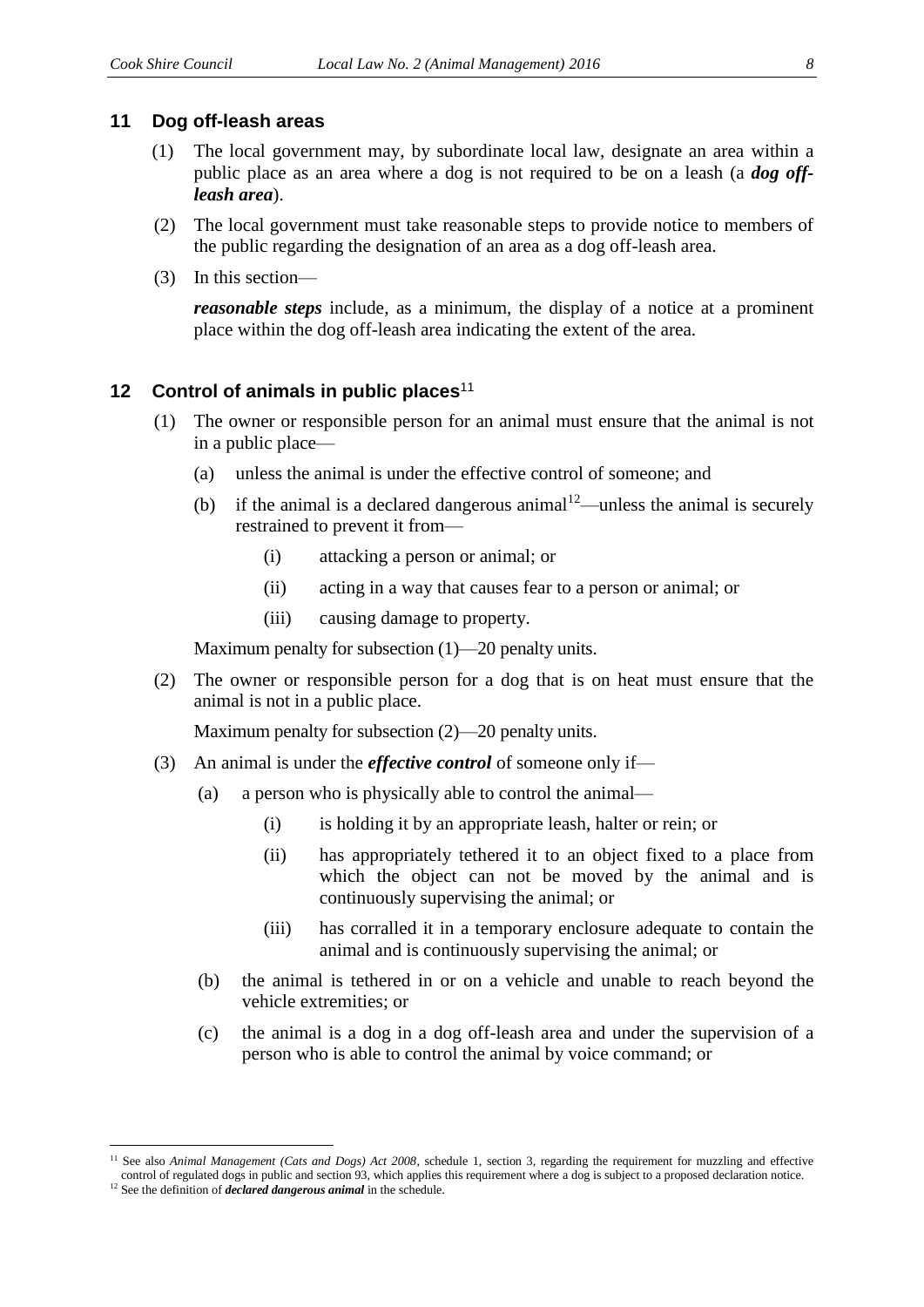- (d) the animal is participating in, or being exhibited or trained at, an exhibition or an obedience trial supervised by a body recognised for this section by the local government; or
- (e) the animal is a working animal actually engaged in moving livestock and under the supervision of a person who is able to control the animal by voice command.

#### <span id="page-8-0"></span>**13 Person in control of dog or prescribed animal to clean up faeces**

If a dog or any other animal prescribed by subordinate local law defecates in a public place, the person who has control of the dog or animal must immediately remove and dispose of the faeces in a sanitary way.

Maximum penalty—20 penalty units.

# <span id="page-8-1"></span>**Division 2 Restraint of animals**

#### <span id="page-8-2"></span>**14 Duty to provide proper enclosure and prevent animal from wandering**

(1) A person who keeps an animal must maintain a proper enclosure to prevent the animal from wandering or escaping from the person's land.<sup>13</sup>

Maximum penalty for subsection (1)—20 penalty units.

- (2) The local government may, by subordinate local law, prescribe requirements for a proper enclosure for an animal or species or breed of animal.
- (3) The owner of the animal must ensure that it is not wandering at large.<sup>14</sup>

Maximum penalty for subsection (3)—20 penalty units.

- (4) It is a defence to a prosecution for an offence against subsection (3) for the defendant to prove that—
	- (a) the defendant maintained a proper enclosure for the animal and could not, by the exercise of reasonable diligence, have prevented the escape of the animal; or
	- (b) the animal was wandering at large in circumstances authorised by the conditions of an approval granted under a local law.

*Example for paragraph (b)—*

The conditions of an approval to keep racing pigeons might authorise the approval holder to release the pigeons from their enclosure for a certain amount of time each day and during official pigeon racing events.

#### <span id="page-8-3"></span>**15 Koala conservation requirements**

(1) The local government may, by subordinate local law, prescribe requirements for keeping a dog on land that is within a koala area.

<sup>&</sup>lt;sup>13</sup> See also *Animal Management (Cats and Dogs) Act 2008*, schedule 1, sections 4 to 5, regarding the requirements about enclosures for declared dangerous dogs, declared menacing dogs and restricted dogs.

<sup>&</sup>lt;sup>14</sup> See the definition of *wandering at large* in the schedule.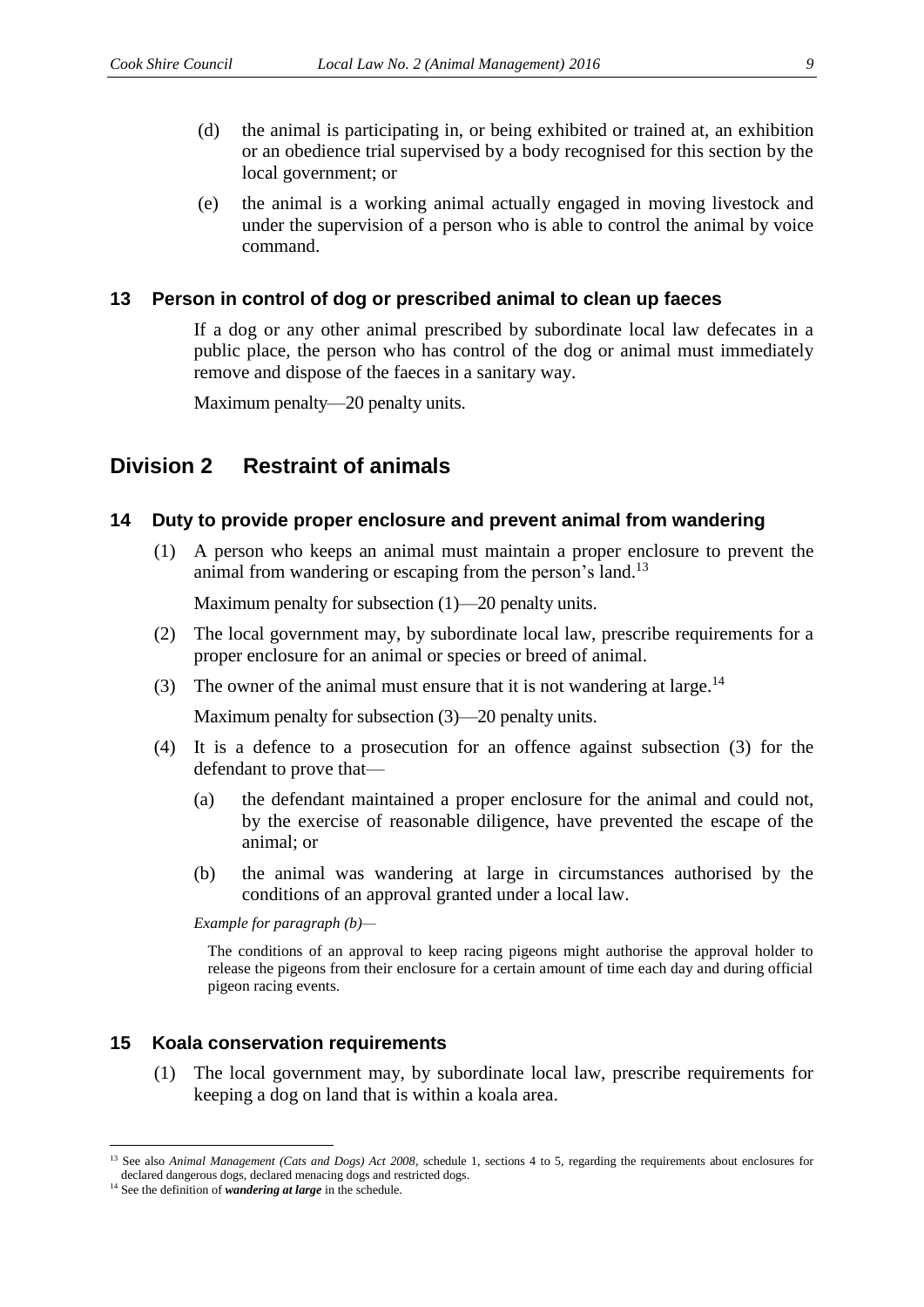- (2) The prescribed requirements may relate to—
	- (a) the enclosure in which the dog must be kept between sunset and sunrise; or
	- (b) tethering the dog between sunset and sunrise to prevent it from attacking a koala; or
	- (c) fencing that must be in place to separate dogs from koalas on the land or on a part of the land; or
	- (d) other measures that will be likely to prevent an attack by the dog on a koala between sunset and sunrise.
- (3) A person who keeps a dog on land that is within a koala area must comply with requirements prescribed under this section.

Maximum penalty for subsection (3)—20 penalty units.

(4) In this section—

*koala area* means—

- (a) a koala habitat area; or
- (b) an area designated by subordinate local law as a koala area.

*koala habitat area* means an area designated as a koala habitat by—

- (a) a conservation plan made under the *Nature Conservation Act 1992*; or
- (b) a State planning instrument.

# <span id="page-9-0"></span>**Division 3 Aggressive behaviour by animals other than dogs**

#### <span id="page-9-1"></span>**16 Limited application of division to dogs**<sup>15</sup>

- (1) Unless otherwise indicated, this division does not apply in relation to aggressive behaviour by a dog.
- (2) In this section—

 $\overline{a}$ 

*aggressive behaviour* means attacking, or acting in a way that causes fear to, someone else or another animal.

#### <span id="page-9-2"></span>**17 Animals not to attack or cause fear to persons or animals**

(1) A responsible person for an animal must take reasonable steps to ensure the animal does not attack, or act in a way that causes fear to, someone else or another animal.

Maximum penalty for subsection (1)—

- (a) if the attack causes the death of or grievous bodily harm to a person—300 penalty units; or
- (b) if the attack causes the death of or grievous bodily harm to another animal— 100 penalty units; or

<sup>&</sup>lt;sup>15</sup> Aggressive behaviour by dogs is covered by the *Animal Management (Cats and Dogs) Act 2008*, sections 194 to 196.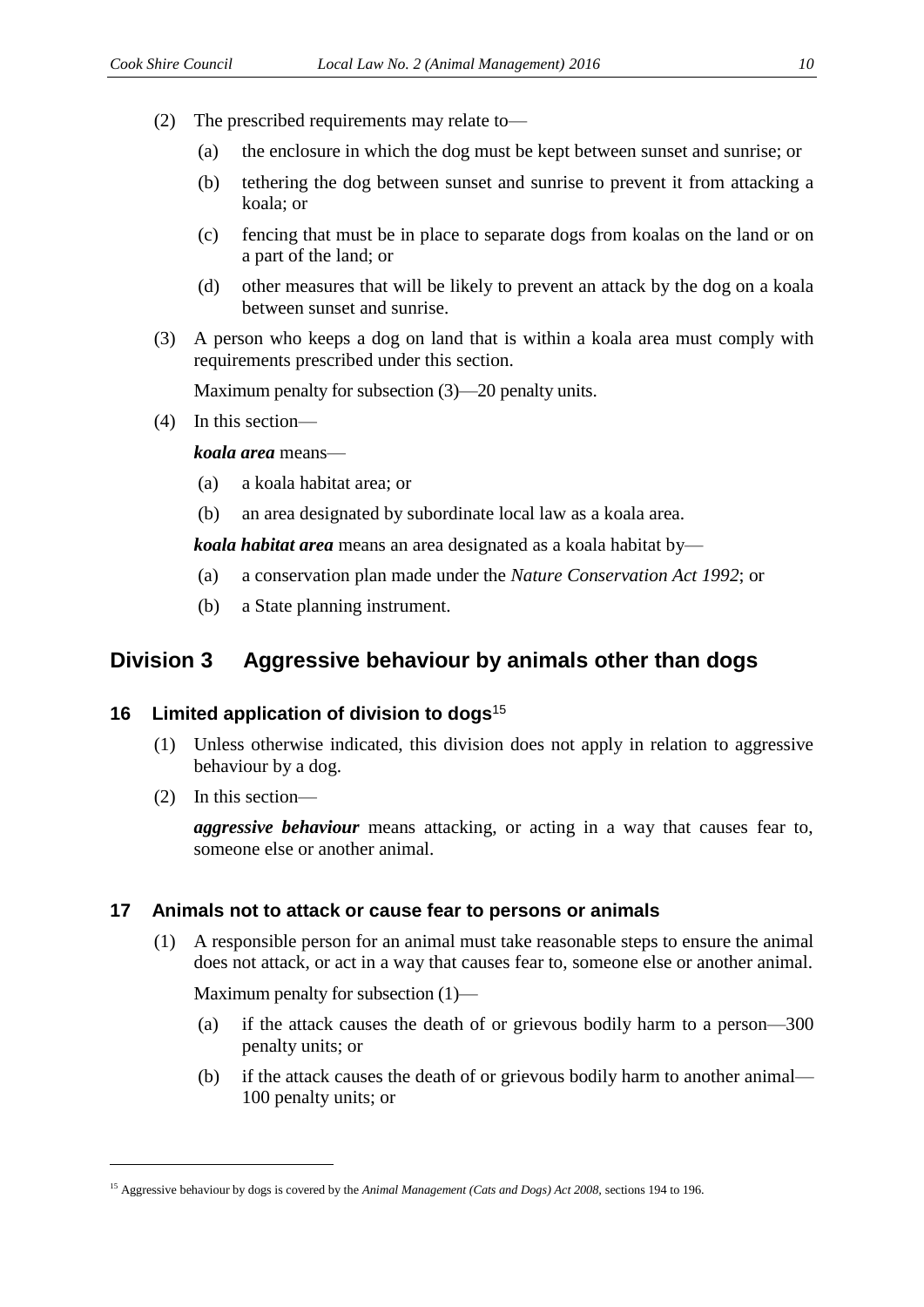- (c) if the attack causes bodily harm to a person or another animal—50 penalty units; or
- (d) otherwise—20 penalty units.
- (2) A person must not allow or encourage an animal to attack, or act in a way that causes fear to, a person or another animal.

Maximum penalty for subsection (2)—

- (a) if the attack causes the death of or grievous bodily harm to a person—300 penalty units; or
- (b) if the attack causes the death of or grievous bodily harm to another animal— 100 penalty units; or
- (c) if the attack causes bodily harm to a person or another animal—50 penalty units; or
- (d) otherwise—20 penalty units.
- (3) In this section—

*allow or encourage,* without limiting the *Criminal Code*, sections 7 and 8, includes cause to allow or encourage.

*another animal* does not include vermin that are not the property of anyone.

*Examples of vermin that are someone's property—*

- a pet mouse or guinea pig
- vermin that are protected animals under the *Nature Conservation Act 1992.<sup>16</sup>*

#### <span id="page-10-0"></span>**18 Defences for offence against s 17**

It is a defence to a prosecution for an offence against section 17 for the defendant to prove that the animal attacked, or acted in a way that caused fear to, the person or other animal—

- (a) as a result of the animal being attacked, mistreated, teased, or provoked by the person or other animal, including a dog; or
- (b) to protect the responsible person, or a person accompanying the responsible person (the *accompanying person*), or the responsible person's or accompanying person's property.

# <span id="page-10-1"></span>**Division 4 Dangerous animals other than dogs**<sup>17</sup>

#### <span id="page-10-2"></span>**19 Declaration of dangerous animal other than a dog**

(1) A local government may, by subordinate local law, specify criteria for an authorised person to declare an animal other than a dog to be a declared dangerous animal.

<sup>16</sup> See section 83 of that Act.

<sup>&</sup>lt;sup>17</sup> Dangerous dogs are dealt with in the *Animal Management (Cats and Dogs) Act 2008*.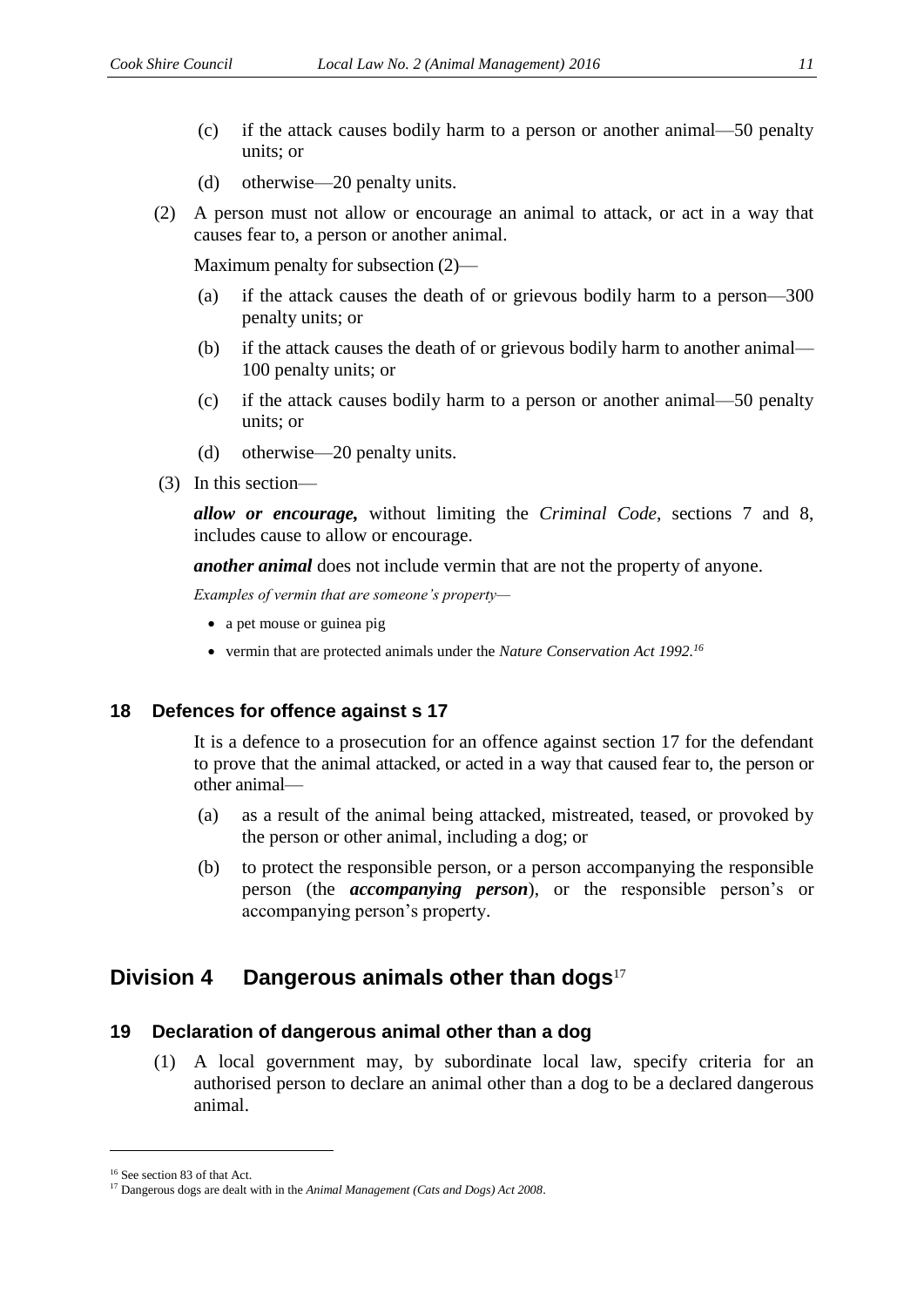- (2) An authorised person may declare an animal other than a dog to be a declared dangerous animal if the animal meets the criteria prescribed by subordinate local law.
- (3) A declaration under subsection (2) takes effect at the time the local government gives the responsible person for the animal an information notice<sup>18</sup> about the declaration.

#### <span id="page-11-0"></span>**20 Power to require responsible person for declared dangerous animal to take specified action**

An authorised person may, by giving a compliance notice,  $19$  require the responsible person for a declared dangerous animal to take specified action—

- (a) to warn persons who enter land on which the animal is kept of the presence of a declared dangerous animal on the land; and
- (b) to ensure that the animal remains in secure custody and is unable to attack or cause fear to persons or other animals or cause damage to another person's property.

# <span id="page-11-1"></span>**Part 4 Seizure, impounding or destruction of animals**

# <span id="page-11-2"></span>**Division 1 Seizure of animals**

#### <span id="page-11-3"></span>**21 Seizure of animals**

- (1) An authorised person may seize<sup>20</sup> an animal, other than a dog,<sup>21</sup> in the following circumstances—
	- (a) the animal is found wandering at large; or
	- (b) the responsible person for the animal has not complied with a compliance notice that has been issued in relation to compliance with this local law; or
	- (c) the animal has attacked, threatened to attack, or acted in a way that causes fear to, a person or another animal; or
	- (d) the authorised person considers on reasonable grounds that the animal has been abandoned, left or found on a road in the circumstances mentioned in section 100(12) of the *Transport Operations (Road Use Management) Act 1995*. 22
- (2) An authorised person may seize a dog in the following circumstances—
	- (a) the dog is found wandering at large; or

<sup>18</sup> See the definition of *information notice* in *Local Law No.1 (Administration) [insert year]*, schedule 1.

<sup>&</sup>lt;sup>19</sup> See *Local Law No.1 (Administration) 2016*, section 27 regarding the requirements for compliance notices and the offence for not complying with a compliance notice. <sup>20</sup> See the *Local Government Act 2009*, chapter 5, part 2, division 1 in relation to authorised persons' enforcement powers, including entry to

land.

<sup>21</sup> See the *Animal Management (Cats and Dogs) Act 2008*, section 125, for seizure of a dog.

<sup>&</sup>lt;sup>22</sup> The *Transport Operations (Road Use Management) Act 1995*, section 100(13) provides: "If a local law provides for a matter mentioned in subsection (12), subsections (3) to (11) no longer apply in the local government's area."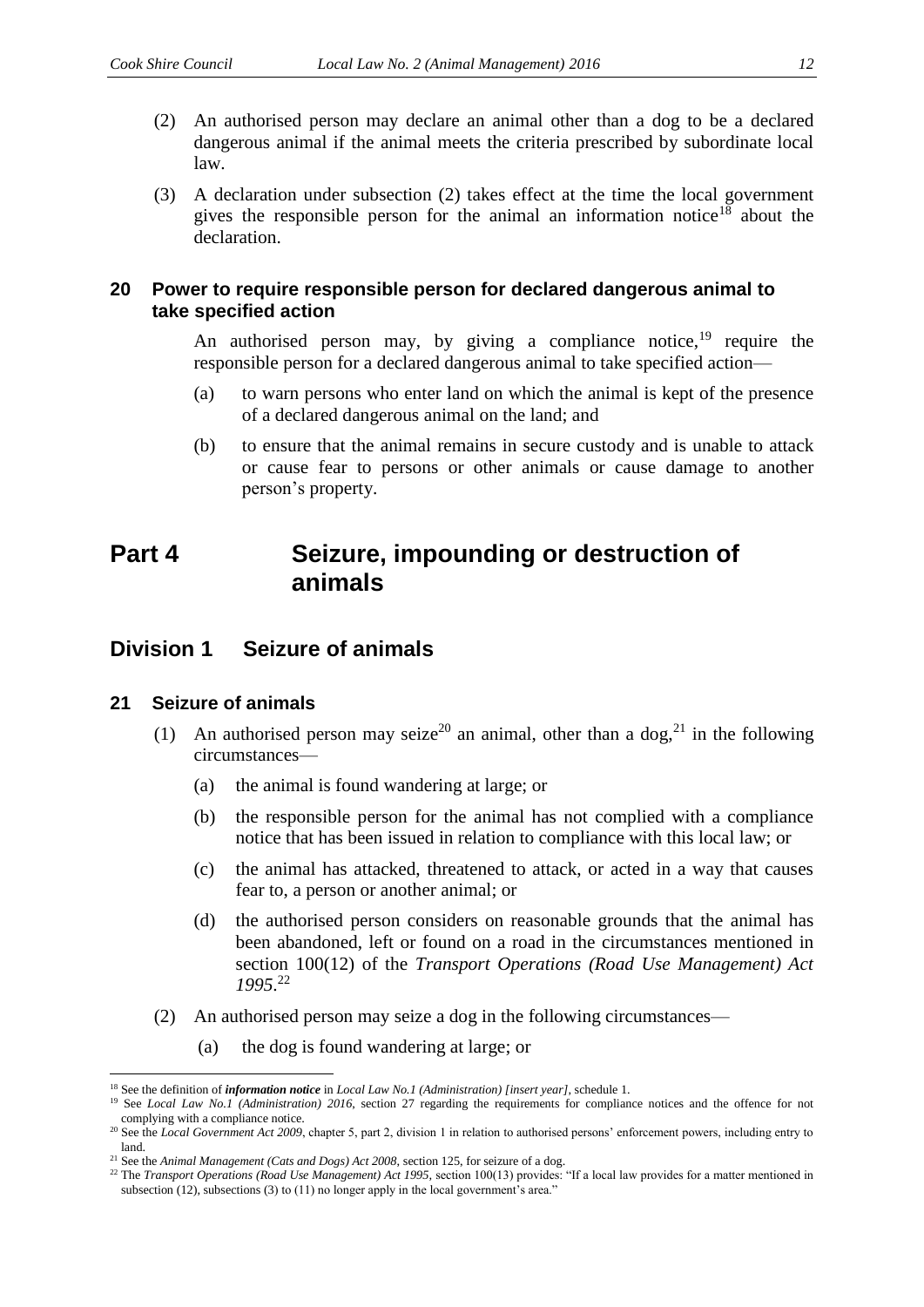- (b) the responsible person for the dog has not complied with a compliance notice that has been issued in relation to compliance with this local law; or
- (c) the authorised person considers on reasonable grounds that the animal has been abandoned, left or found on a road in the circumstances mentioned in section 100(12) of the *Transport Operations (Road Use Management) Act 1995*.
- (3) The authorised person may seize an animal under subsection (1)(a) or a dog under subsection  $(2)(a)$  where—
	- (a) another person has found the animal or dog wandering at large and delivered it to the authorised person; or
	- (b) an occupier of private land has found the animal or dog wandering at large on the land, taken it under effective control and requested the authorised person to enter the land to seize it.
- (4) However, an authorised person is not obliged to accept the custody of an animal under this section.
- (5) For the purposes of seizing an animal, an authorised person may take any action, including the use of force, which is reasonable in the circumstances to capture or control the animal.

# <span id="page-12-0"></span>**Division 2 Destruction of animal without notice**

#### <span id="page-12-1"></span>**22 Power to immediately destroy seized animal**

- (1) This section applies where an authorised person has seized an animal, other than a regulated dog,<sup>23</sup> under this local law or another law.
- (2) The authorised person may, without notice, immediately destroy the animal if—
	- (a) the authorised person reasonably believes the animal is dangerous and the authorised person can not control it; or
	- (b) the animal is significantly suffering as a result of disease, severe emaciation or serious injuries; or
	- (c) an owner of the animal has requested the authorised person to destroy it.

## <span id="page-12-2"></span>**Division 3 Return or impounding of animals**

#### <span id="page-12-3"></span>**23 Immediate return of animal seized wandering at large**

(1) This section applies where—

- (a) an animal has been seized under section  $21(1)(a)$  or section  $21(2)(a)$ ; and
- (b) the authorised person who seizes the animal knows, or can readily find out, the name and address of the owner or responsible person for the animal.
- (2) The authorised person may return the animal to the owner or responsible person.

<sup>&</sup>lt;sup>23</sup> See the *Animal Management (Cats and Dogs) Act 2008*, section 127, for power to destroy a seized regulated dog.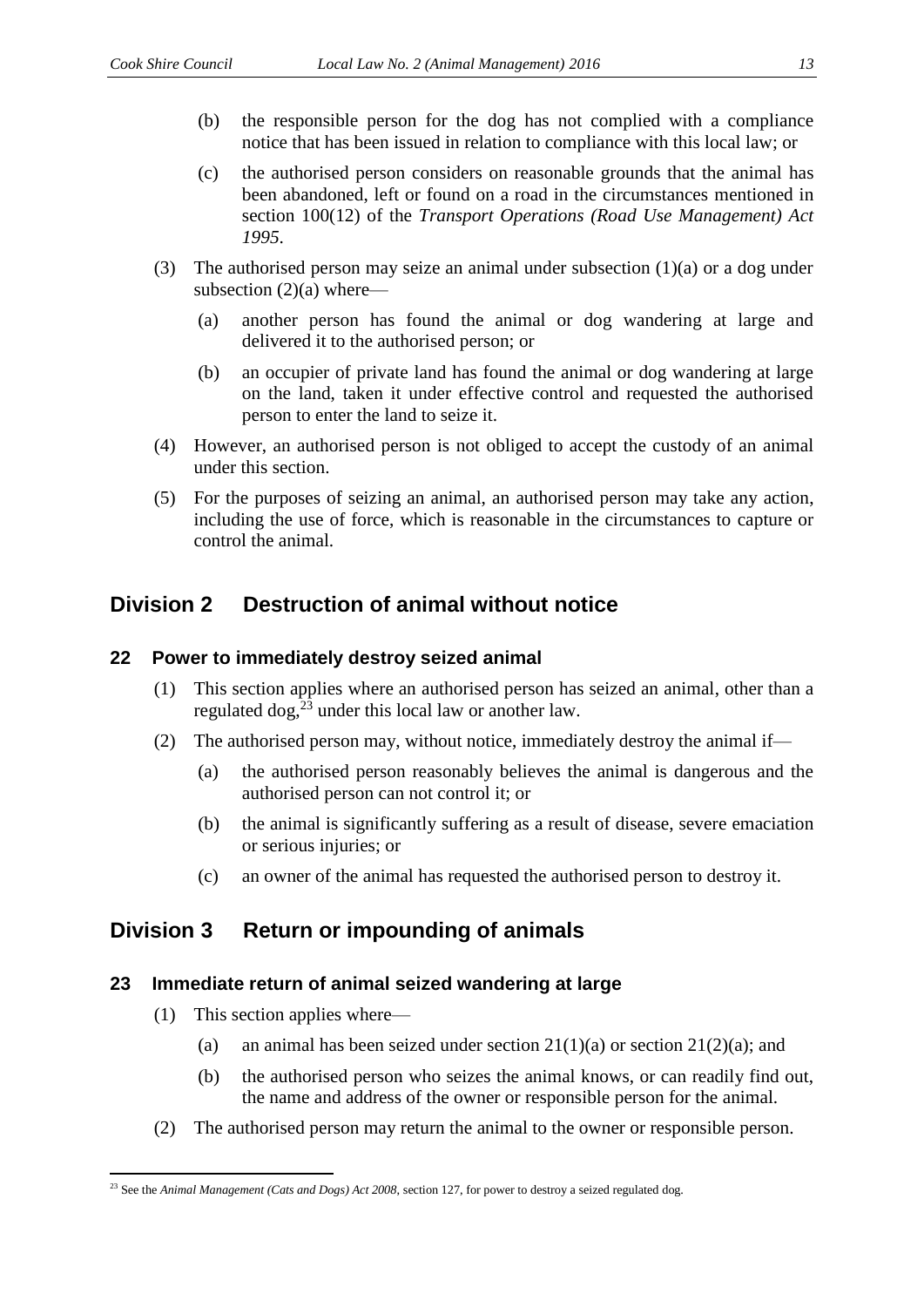#### <span id="page-13-0"></span>**24 Impounding of seized animal**

An authorised person who seizes an animal under this local law or another law may impound the animal at a place of care for animals operated by—

- (a) the local government; or
- (b) another organisation or local government prescribed by subordinate local law.

*Example for paragraph (a)—*

An animal pound.

*Example for paragraph (b)—*

A veterinary surgery or an animal refuge.

#### <span id="page-13-1"></span>**25 What is a notice of impounding**

- (1) A *notice of impounding* means a written notice, given to the owner or responsible person for an animal, stating that—
	- (a) the animal has been impounded; and
	- (b) the animal may be reclaimed within the prescribed period provided that—
		- (i) the cost-recovery fee is paid; and
		- (ii) if an approval or registration is required for the keeping of the animal and the owner or responsible person does not have the approval or registration— the approval or registration is obtained; and
		- (iii) if the animal has been seized under section  $21(1)(b)$  or  $21(2)(b)$  the owner or responsible person has complied with the relevant compliance notice; and
		- (iv) continued retention of the animal is not needed as evidence for a proceeding or proposed proceeding for an offence involving the animal; and
		- (v) no destruction order has been made for the animal.
- (2) In this section—

*relevant compliance notice* means the compliance notice mentioned in section  $21(1)(b)$  or  $21(2)(b)$ .

#### <span id="page-13-2"></span>**26 Dealing with animal seized and impounded for wandering at large**

- (1) Subsection (2) applies where—
	- (a) an authorised person has impounded an animal seized under section  $21(1)(a)$ or  $21(2)(a)$ ; and
	- (b) the animal was not a declared dangerous animal at the time of being seized; and
	- (c) the authorised person knows, or can readily find out, the name and address of the owner or responsible person for the animal.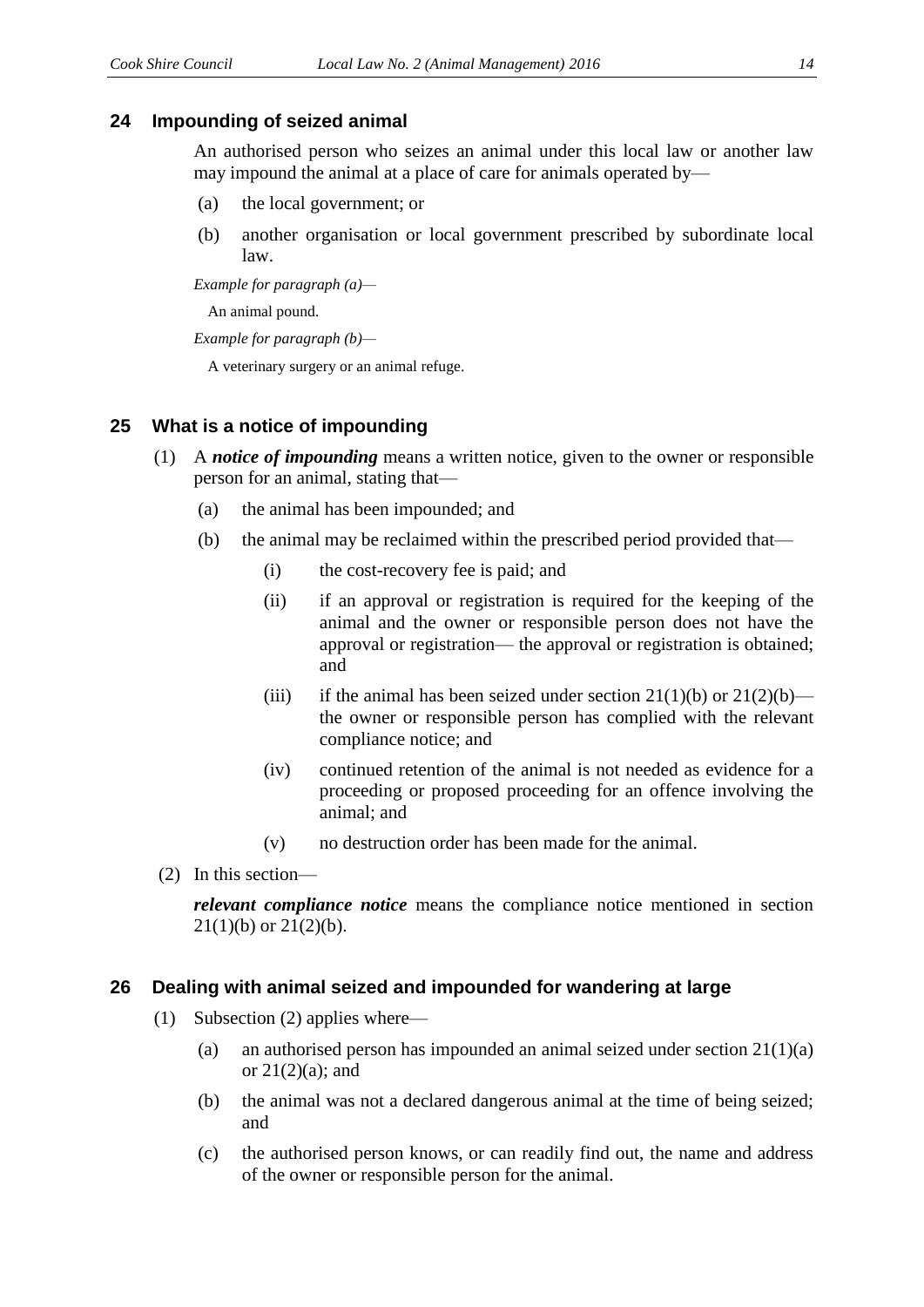- (2) The authorised person must give the owner or responsible person a notice of impounding.
- (3) Subsection (4) applies where—
	- (a) an authorised person has impounded a declared dangerous animal seized under section  $21(1)(a)$ ; or
	- (b) an authorised person has impounded an animal that has been seized more than 3 times during a 12 month period.
- (4) The authorised person may—
	- (a) give the owner or responsible person for the animal a notice of impounding; or
	- (b) make a destruction order for the animal under section 30.

#### <span id="page-14-0"></span>**27 Dealing with animal seized and impounded for non-compliance with local law**

- (1) This section applies where an authorised person has impounded an animal seized under section  $21(1)(b)$  or  $21(2)(b)$ .
- (2) The authorised person may—
	- (a) give the owner or responsible person for the animal a notice of impounding; or
	- (b) if the animal was being kept in contravention of section 5 of this local law or is an animal for which an approval cannot be granted under this local law or is an animal for which an application for approval under this local law has been rejected— dispose of the animal under division 5.

#### <span id="page-14-1"></span>**28 Dealing with animal seized and impounded for attacking etc a person or another animal**

- (1) This section applies where an authorised person has impounded an animal seized under section  $21(1)(c)$ .
- (2) The authorised person may  $2^4$ 
	- (a) make a destruction order for the animal under section 30; or
	- (b) give the owner or responsible person a notice of impounding.

#### <span id="page-14-2"></span>**29 Reclaiming an impounded animal**

(1) This section applies where—

- (a) the owner or responsible person for an animal has been given a notice of impounding; or
- (b) an authorised person does not know, and cannot readily find out, the name and address of an owner or responsible person for the animal.

<sup>&</sup>lt;sup>24</sup> An authorised person may also declare an animal as a declared dangerous animal under section 19 if specified criteria are met.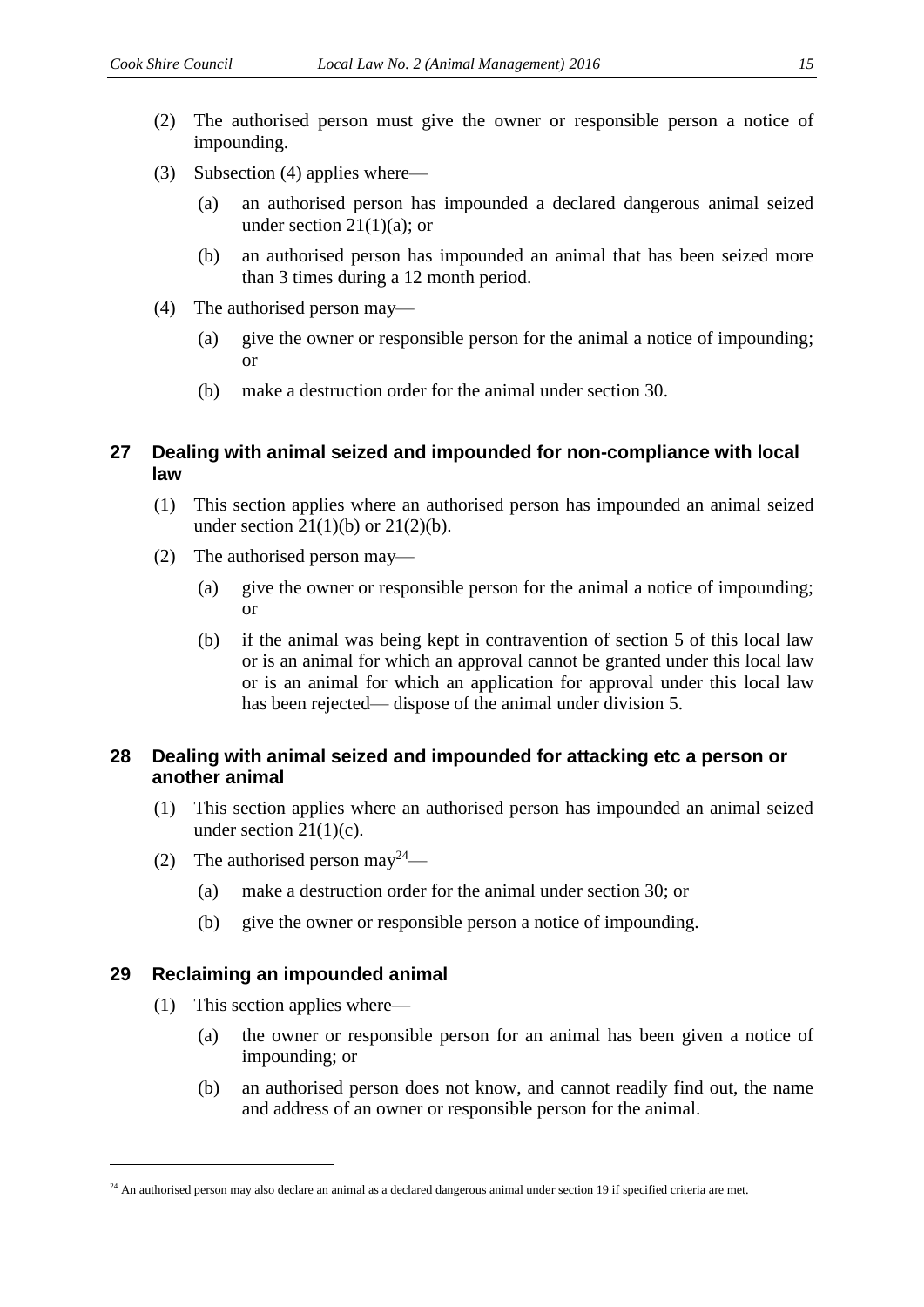- (2) The animal may be reclaimed by an owner or responsible person if the owner or responsible person—
	- (a) reclaims the animal within the prescribed period; and
	- (b) pays the cost-recovery fee; and
	- (c) if an approval or registration is required for the keeping of the animal and the owner or responsible person does not have the approval or registration obtains the approval or registration; and
	- (d) if the responsible person has not complied with a current compliance notice that has been issued in relation to compliance with this local law—complies with the compliance notice.
- (3) However, the animal may not be reclaimed by an owner or responsible person if—
	- (a) continued retention of the animal is needed as evidence for a proceeding or proposed proceeding for an offence involving the animal; or
	- (b) a destruction order has been made for the animal.
- (4) The animal may be reclaimed by an owner or responsible person for the animal if an event as follows happens—
	- (a) if subsection  $(3)(a)$  applies—
		- (i) an authorised person advises the owner or responsible person that the animal's continued retention as evidence is no longer required; and
		- (ii) the owner or responsible person has satisfied subsection  $(2)(b)$ -(d);
	- (b) if subsection  $(3)(b)$  applies—
		- (i) an application for a review or an appeal is made relating to the destruction order and, as a result of the review or appeal, the order is no longer in force; and
		- (ii) the owner or responsible person has satisfied subsection  $(2)(b)$ -(d).

## <span id="page-15-0"></span>**Division 4 Destruction of animal following notice**

#### <span id="page-15-1"></span>**30 Destruction orders**

- (1) An authorised person may make an order (a *destruction order*) stating the person proposes to destroy an animal 14 days after the order is served.
- (2) A destruction order may only be made in 1 or more of the following circumstances—
	- (a) the animal has attacked, threatened to attack, or acted in a way that causes fear to, a person or another animal; or
	- (b) the animal is a declared dangerous animal and was found wandering at large; or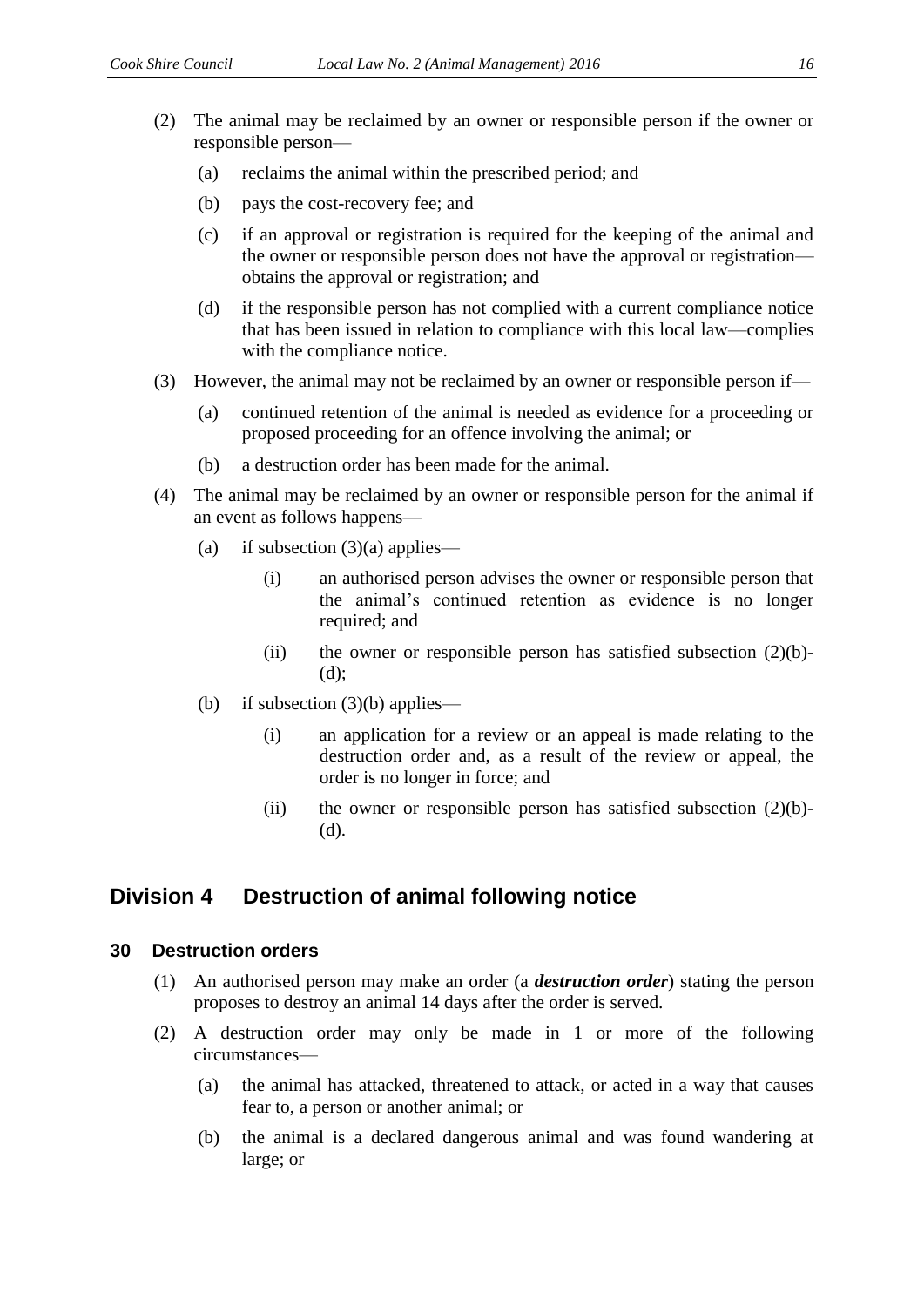- (c) the animal has been seized more than 3 times during a 12 month period.
- (3) The destruction order must—
	- (a) be served on a person who owns, or is a responsible person for, the animal; and
	- (b) include or be accompanied by an information notice.<sup>25</sup>
- (4) If a destruction order is made for the animal, the person may destroy the animal 14 days after the order is served if no review application has been made relating to the decision to make the order.
- (5) If an application for review has been made relating to the decision to make the order, the person may destroy the animal if—
	- (a) the review is finally decided or is otherwise ended; and
	- (b) the order is still in force; and
	- (c) the time allowed for filing a notice of appeal has expired and no notice of appeal has been filed.
- (6) If an appeal is made relating to the decision to make the order, the person may destroy the animal if—
	- (a) the appeal is finally decided or is otherwise ended; and
	- (b) the order is still in force.
- (7) If the animal has been impounded, the owner or responsible person for an animal may reclaim the animal if—
	- (a) a review relating to the decision to make the order is finally decided or is otherwise ended; and
	- (b) no application for an appeal has been made against the order; and
	- (c) the order is no longer in force; and
	- (d) the owner or responsible person has satisfied section  $29(2)(b)-(d)$ .
- (8) If the animal has been impounded, the owner or responsible person for an animal may reclaim the animal if—
	- (a) an appeal relating to the decision to make the order is finally decided or is otherwise ended; and
	- (b) the order is no longer in force; and
	- (c) the owner or responsible person has satisfied section  $29(2)(b)-(d)$ .
- (9) In this section—

*review* means a review conducted under the process mentioned in part 4 of *Local Law No.1 (Administration) 2016.*

*appeal* means an appeal under part 4 of this local law.

 $25$  See note 17.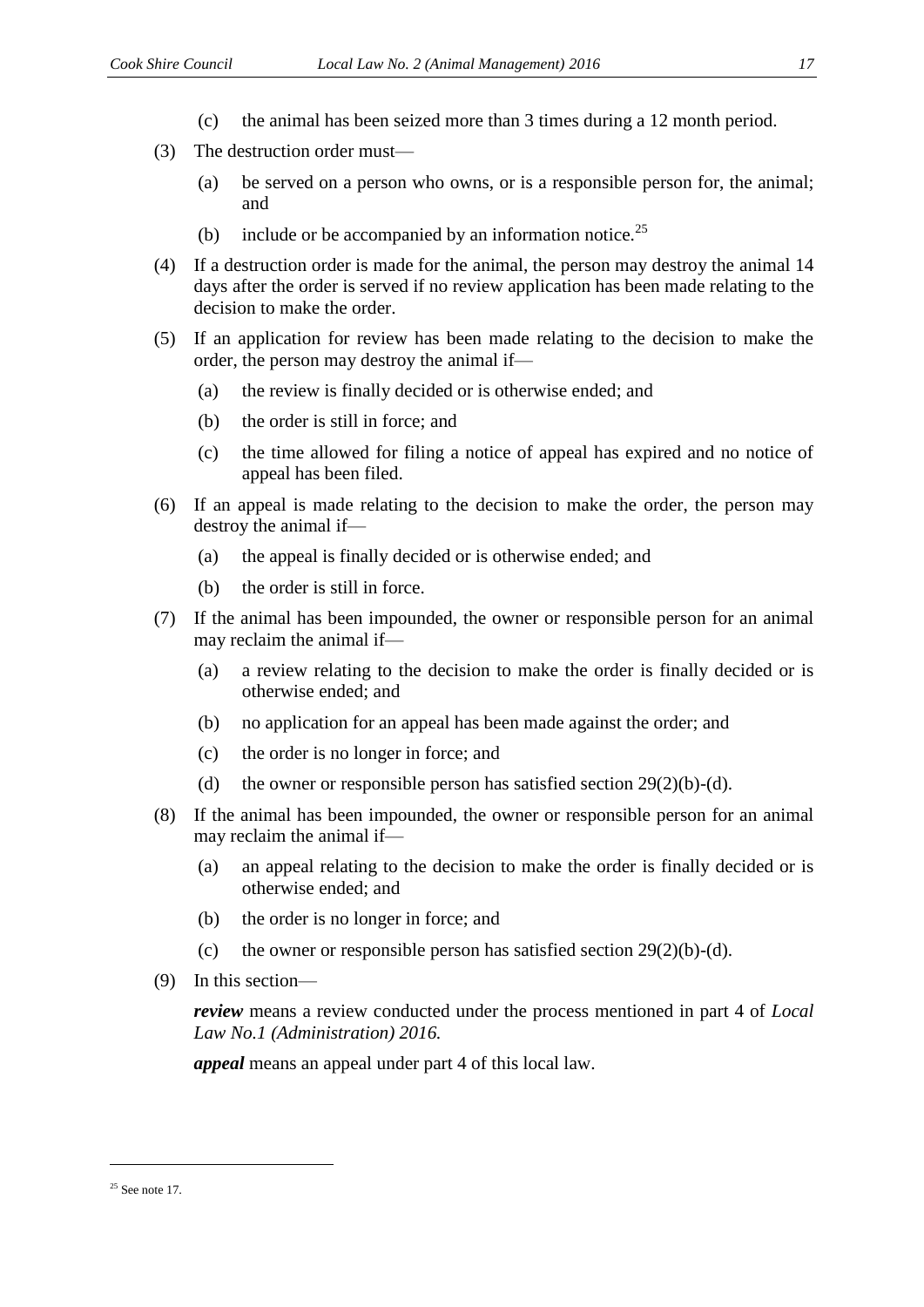# <span id="page-17-0"></span>**Division 5 Disposal of impounded animals**

#### <span id="page-17-1"></span>**31 Application of this division**

This division applies where

- (a) an impounded animal has not been reclaimed within the prescribed period under section 29(2); or
- (b) if section  $29(3)(a)$  applies— the impounded animal has not been reclaimed within 3 days of an authorised person's advice to the owner or responsible person that the animal's continued retention as evidence is no longer required; or
- (c) if section 29(3)(b) applies—the impounded animal has not been reclaimed within 3 days of the completion of a review or appeal that caused a destruction order to no longer be in force; or
- (d) an authorised person has seized an animal mentioned in section 27(2)(b); or
- (e) the owner of an animal has surrendered the animal to the local government.

#### <span id="page-17-2"></span>**32 Sale, disposal or destruction of animals**

- (1) The local government may
	- (a) offer the animal for sale by public auction or by tender; or
	- (b) if the animal is an animal mentioned in section  $27(2)(b)$  or is of a species, breed or class specified by subordinate local law for this paragraph
		- (i) sell the animal by private agreement; or
		- (ii) dispose of the animal in some other way without destroying it; or
		- (iii) destroy the animal.

*Example for paragraph (b)—*

The subordinate local law might specify dogs, cats and other small domestic animals, for which a public auction or tender might not be practicable.

(2) An animal may only be sold or disposed of under subsection (1) if the local government is satisfied that this will not result in the animal being kept in contravention of the requirements of this local law.

*Examples—*

- A pig that has been seized because it is being kept in an urban area in contravention of a prohibition under a subordinate local law could be sold to a person outside the urban area but not to another person in an urban area.
- An animal that a subordinate local law has prohibited in any part of the local government area could not be sold to a person who resides within the local government area.
- A declared dangerous animal could only be sold to a person who has complied with any specified requirements for keeping such an animal.
- (3) If an animal is to be offered for sale at a public auction under this section, notice of the time and place of the auction must be exhibited at the local government's public office for at least 2 days before the date of the auction.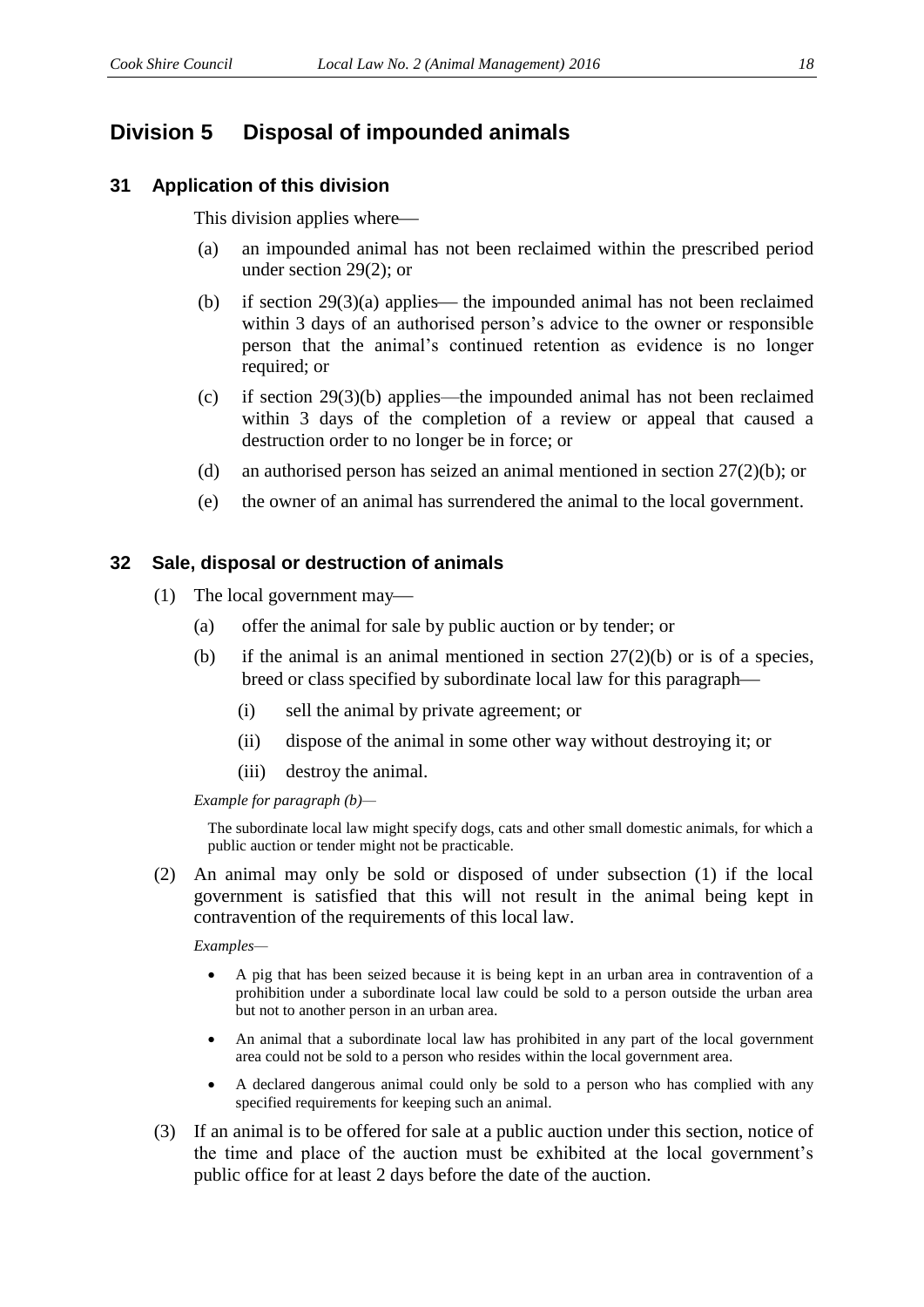- (4) An amount realised on sale of an impounded animal must be applied—
	- (a) first, towards the costs of the sale; and
	- (b) second, towards the cost-recovery fee for impounding; and
	- (c) third, in payment of the remainder to the former owner of the animal, unless the owner had surrendered the animal to the local government.
- (5) If no person establishes a valid claim to the amount to which the former owner is entitled under subsection  $(4)(c)$  within 1 year of the date of the sale, the amount becomes the property of the local government.
- (6) If an animal that is offered for sale by public auction or tender is not sold through the auction or tender process, the local government may dispose of the animal as it considers appropriate.

*Examples—*

- The local government may give the animal away.
- The local government may have the animal destroyed.

# <span id="page-18-0"></span>**Division 6 Other impounding matters**

#### <span id="page-18-1"></span>**33 Register of impounded animals**

- (1) The local government must ensure that a proper record of impounded animals (the *register of impounded animals*) is kept.
- (2) The register of impounded animals must contain the following information about each impounded animal—
	- (a) the species, breed and sex of the animal; and
	- (b) the brand, colour, distinguishing markings and features of the animal; and
	- (c) if applicable—the registration number of the animal; and
	- (d) if known—the name and address of the responsible person; and
	- (e) the date and time of seizure and impounding; and
	- (f) the name of the authorised person who impounded the animal; and
	- (g) the reason for the impounding; and
	- (h) a note of any order made by an authorised person relating to the animal; and
	- (i) the date and details of whether the animal was sold, released, destroyed or disposed of in some other way.
- (3) The register of impounded animals must be kept available for public inspection at the place of care for animals or, if the place has no public office, at an office prescribed by subordinate local law.

#### <span id="page-18-2"></span>**34 Access to impounded animal**

- (1) This section applies to an animal impounded under section 24.
- (2) The local government must allow the owner of the animal to inspect it at any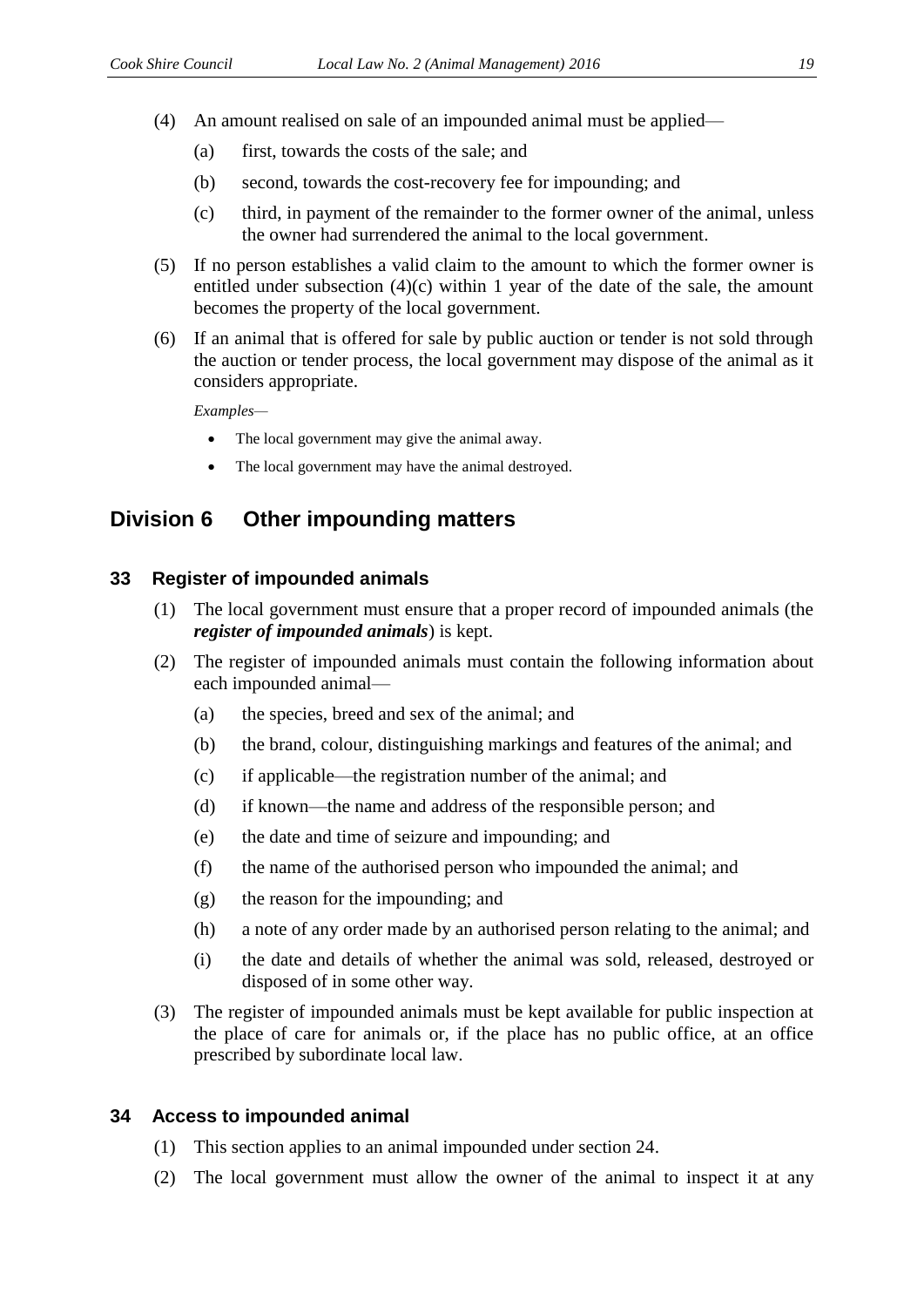reasonable time, from time to time.

- (3) Subsection (2) does not apply if it is impracticable or would be unreasonable to allow the inspection.
- (4) The inspection must be provided free of charge.

#### <span id="page-19-0"></span>**35 Unlawful removal of seized or impounded animal**

- (1) A person must not, without the authority of an authorised person, remove or attempt to remove—
	- (a) a seized animal from the custody or control of an authorised person; or
	- (b) an impounded animal from the local government's facility for keeping impounded animals.

Maximum penalty for subsection (1)—50 penalty units.

(2) Any costs arising from damage or loss caused by a person contravening subsection (1) are recoverable by the local government as a debt.

# <span id="page-19-1"></span>**Part 5 Appeals against destruction orders**

#### <span id="page-19-2"></span>**36 Who may appeal**

An owner or responsible person for an animal the subject of a destruction order may appeal to the Magistrates Court against the decision to make the destruction order.

#### <span id="page-19-3"></span>**37 Starting appeal**

- (1) An appeal must not be started unless a review of the decision to make the destruction order has been finally decided or otherwise ended.
- (2) An appeal is started by—
	- (a) filing notice of appeal with the Magistrates Court; and
	- (b) serving a copy of the notice of appeal on the local government; and
	- (c) complying with rules of court applicable to the appeal.
- (3) The notice of appeal must be filed within 14 days after the appellant is given notice by the local government about the finalisation of the review of the decision to make a destruction order.
- (4) However, the court may, at any time, extend the time for filing the notice of appeal.
- (5) The notice of appeal must state fully the grounds of the appeal and the facts relied on.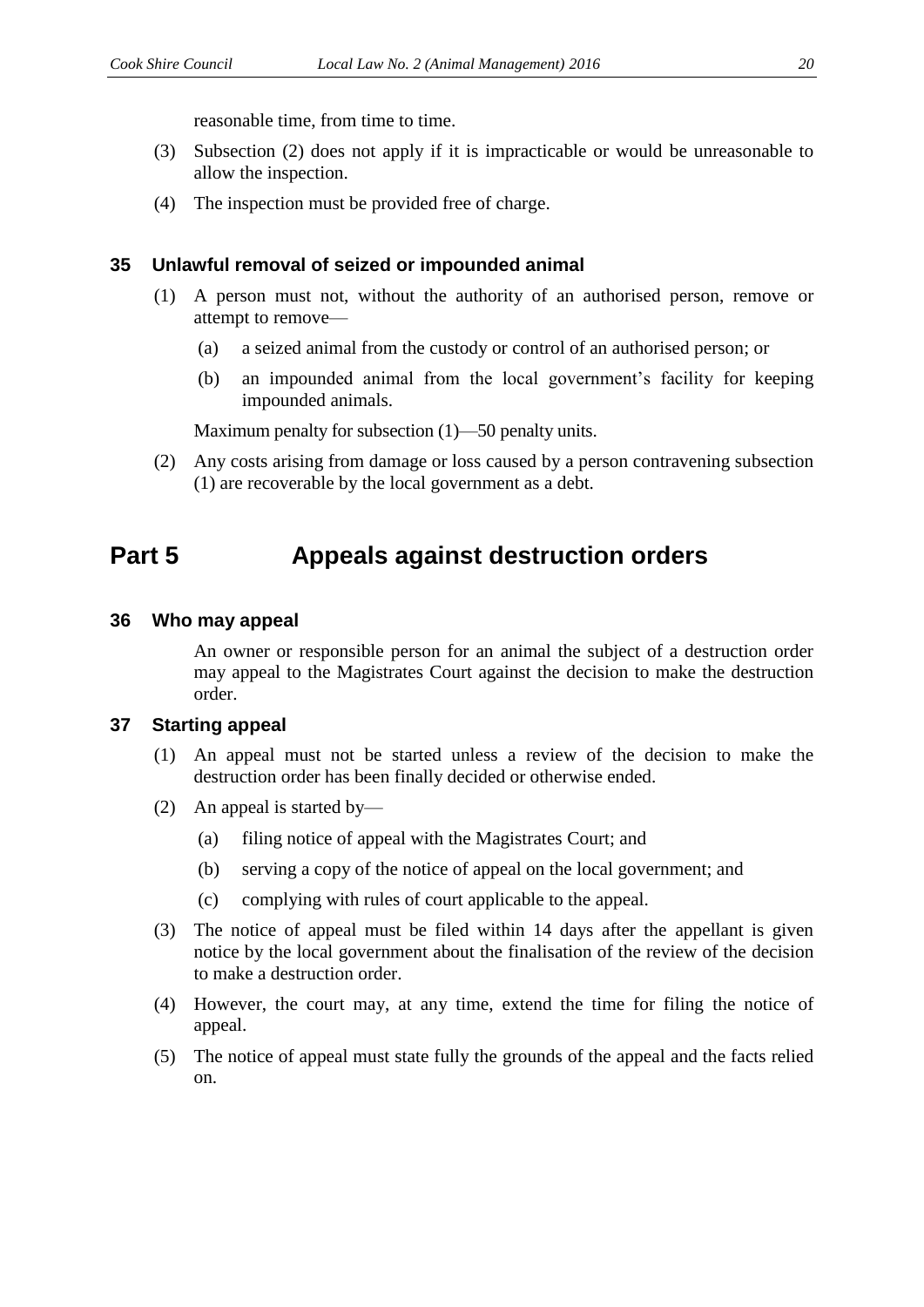#### <span id="page-20-0"></span>**38 Stay of destruction order**

Upon filing the notice of appeal, the destruction order is stayed until the court decides the appeal.

#### <span id="page-20-1"></span>**39 Hearing procedures**

- (1) In deciding an appeal, the Magistrates Court—
	- (a) has the same powers as the local government; and
	- (b) is not bound by the rules of evidence; and
	- (c) must comply with natural justice.
- (2) An appeal is by way of rehearing, unaffected by the decision appealed against.

#### <span id="page-20-2"></span>**40 Court's powers on appeal**

- (1) In deciding an appeal, the Magistrates Court may—
	- (a) confirm the decision appealed against; or
	- (b) set aside the decision and substitute another decision; or
	- (c) set aside the decision and return the matter to the local government with directions the court considers appropriate.
- (2) If the court substitutes another decision, the substituted decision is, for the purposes of this local law, other than this part, taken to be the decision of the local government.
- (3) An order for the costs of an appeal may only be made against the local government if the court is satisfied that the animal was unlawfully seized or there was no reasonable basis for making the decision subject to the appeal.

#### <span id="page-20-3"></span>**41 Appeal to District Court**

An appeal lies to a District Court from a decision of the Magistrates Court, but only on a question of law.

# <span id="page-20-4"></span>**Part 6 Miscellaneous**

#### <span id="page-20-5"></span>**42 Sale of animals**

- (1) The local government may, by subordinate local law, specify conditions to be complied with by persons who offer animals, or a particular species of animal, for sale.
- (2) Conditions specified under subsection (1) are in addition to requirements of the *Animal Management (Cats and Dogs) Act 2008* in relation to the supply of cats and dogs.
- (3) A person must not offer or display animals for sale in the area unless the person complies with conditions specified under subsection (1).

Maximum penalty for subsection (3)—50 penalty units.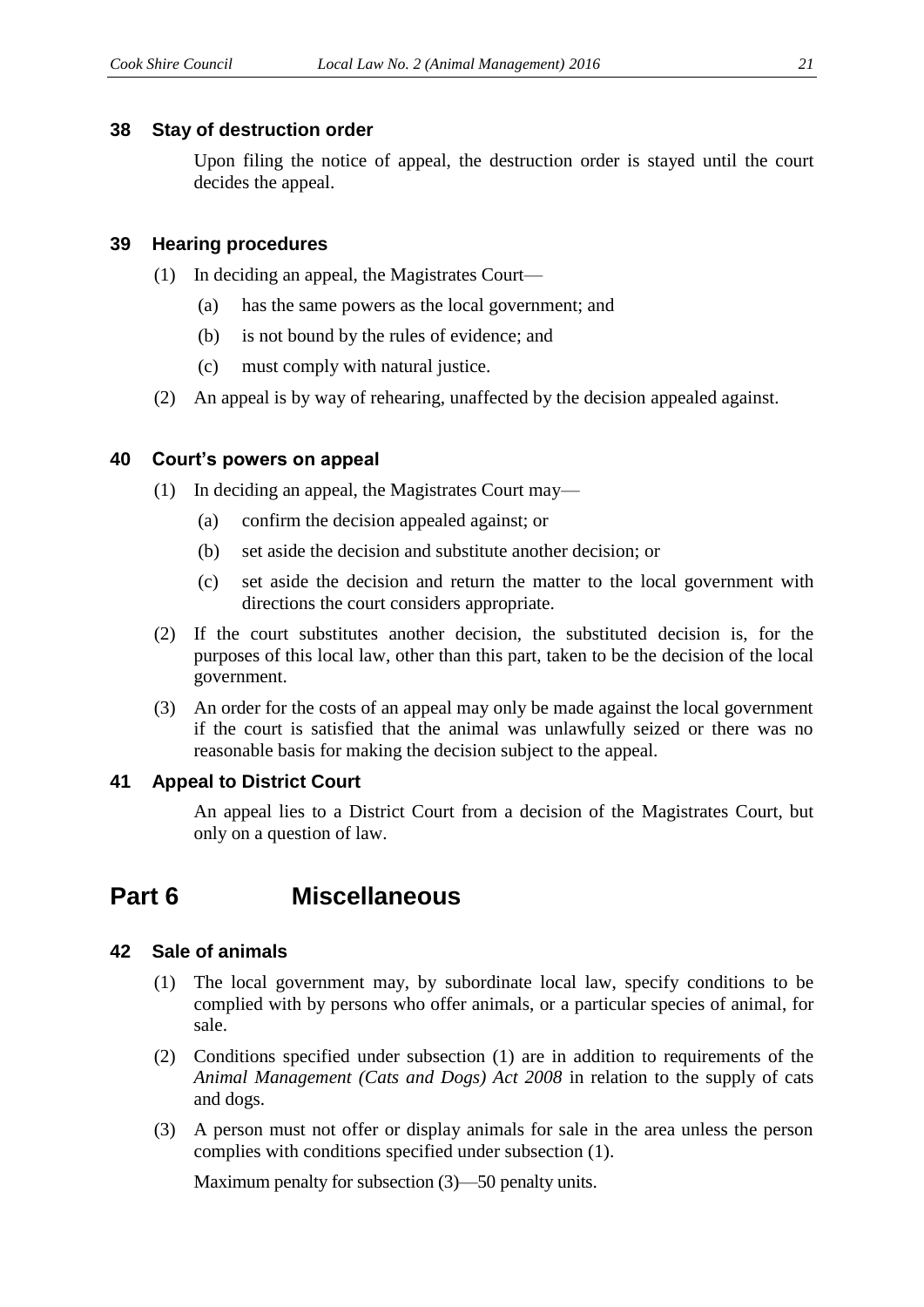#### <span id="page-21-0"></span>**43 Repeal**

This local law repeals—

- (a) *Cook Shire Council Local Law No. 6 (Keeping and Control of Animals) 2008*; and
- (b) *Cook Shire Council Local Law No. 15 (Impounding of Animals).*

#### <span id="page-21-1"></span>**44 Subordinate local laws**

The local government may make subordinate local laws about—

- (a) the circumstances in which the keeping of animals is prohibited;<sup>26</sup> or
- (b) the circumstances in which an approval is required for the keeping of animals; $^{27}$  or
- (c) the circumstances in which desexing of an animal is required; <sup>28</sup> or
- (d) minimum standards for keeping animals generally or animals of a particular species or breed;<sup>29</sup> or
- (e) the identification for cats and dogs required under the *Animal Management (Cats and Dogs) Act 2008*; <sup>30</sup> or
- (f) the exclusion of animals, or animals of a specified species, from public places; <sup>31</sup> or
- (g) designated dog off-leash areas;<sup>32</sup> or
- (h) animals whose faeces in public places must be removed and disposed of; $33$ or
- (i) proper enclosure requirements; <sup>34</sup> or
- (i) requirements for keeping a dog within a koala area;<sup>35</sup> or
- (k) designation of an area as a koala area;  $36$  or
- (l) the criteria for declaring an animal other than a dog to be a declared dangerous animal; <sup>37</sup> or
- (m) the organisation or local government that operates a place or care for impounded animals; $38$  or
- (n) the species, breed or class of animal that may be disposed of other than by public auction or tender;<sup>39</sup> or

 $\overline{a}$ 

<sup>33</sup> See section 13.

- $36$  See section 15(4).
- $37$  See section 19(1).

 $26$  See section 5(1).

<sup>&</sup>lt;sup>27</sup> See section  $6(1)$ .  $28$  See section 7(1).

<sup>&</sup>lt;sup>29</sup> See section 8(1).

<sup>30</sup> See section 9.

 $31$  See section 10(1).  $32$  See section 11(1)

<sup>&</sup>lt;sup>34</sup> See section 14(2).

 $35$  See section 15(1).

<sup>&</sup>lt;sup>38</sup> See section 24(b).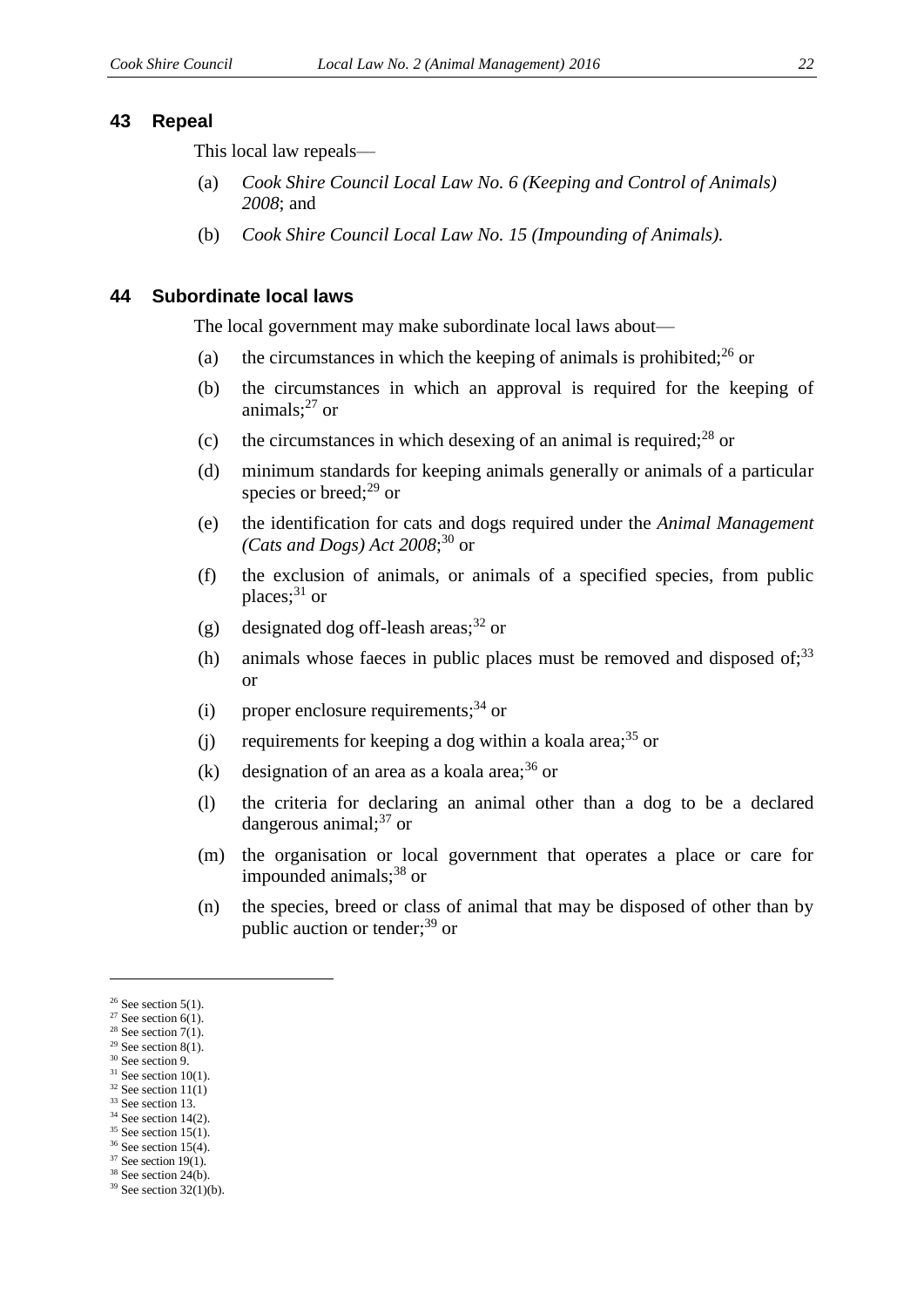- (o) the office at which the register of impounded animals is available for public inspection; <sup>40</sup> or
- (p) the conditions to be complied with by persons who offer animals, or a particular species of animal, for sale; $41$  or
- (q) the exclusion of animals of a particular species from the application of this local law; $42$  or
- (r) the declaration of a species of animal as a declared dangerous animal;<sup>43</sup> or
- (s) the period within which an impounded animal may be reclaimed. $44$

 $40$  See section 33(3).

<sup>&</sup>lt;sup>41</sup> See section  $42(1)$ .

 $42$  See the definition of *animal* in the schedule.

<sup>43</sup> See the definition of *declared dangerous animal* in the schedule.

<sup>&</sup>lt;sup>44</sup> See the definition of *prescribed period* in the schedule.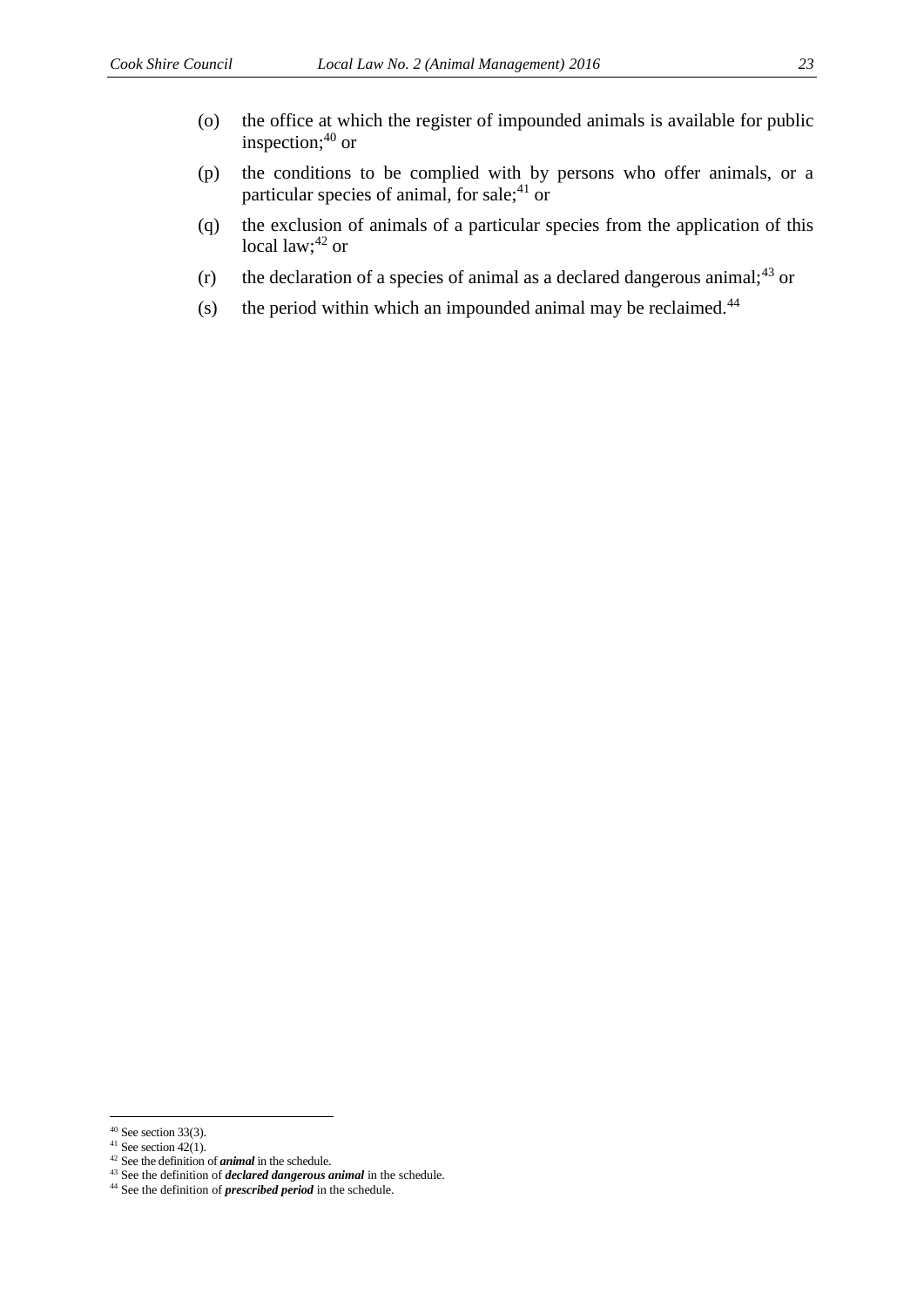# <span id="page-23-0"></span>**Schedule Dictionary**

*animal* includes a mammal, fish, bird, reptile, amphibian or insect but does not include an animal of a species excluded by subordinate local law from the application of this local law.

*attack,* by an animal, means—

- (a) aggressively rushing at or harassing any person or animal; or
- (b) biting, butting, kicking, or otherwise causing physical injury to, a person or an animal; or
- (c) tearing clothing on, or otherwise causing damage to the property in the immediate possession of, a person.

*compliance notice* means a compliance notice mentioned in *Local Law No.1 (Administration) 2016,* section 27.

*cost-recovery fee* means the fee fixed by the local government to cover the costs associated with impounding an animal.<sup>45</sup>

*declared dangerous animal* means an animal—

- (a) of a species declared by subordinate local law as a declared dangerous animal; or
- (b) declared under section 19 of this local law to be a declared dangerous animal.

*destroy*, an animal, includes causing it to be destroyed.

*destruction order* see section 30(1).

*dog off-leash area* see section 11(1).

*effective control* see section 12(3).

*notice of impounding* see section 25(1).

*owner*, of an animal, means

(a) its registered owner;

 $\overline{a}$ 

- (b) a person who owns the animal, in the sense of it being the person's personal property;
- (c) a person who usually keeps the animal, including through an agent, employee or anyone else;
- (d) if a person mentioned in paragraphs (a) to (c) is a minor—a parent or guardian of the minor.

*prescribed period* means the period, fixed by subordinate local law, of not less than—

- (a) if the animal is registered with the local government—5 days; or
- (b) if the animal is not registered with the local government—3 days;

and commencing on the day a notice of impounding is given to a person or, if no notice is given to a person, on the day of the seizure.

*registered owner*, of an animal, means a person recorded as being the owner of the animal in a registry kept by a local government.

#### Section 3

<sup>45</sup> See the Act, section 97 for the power of a local government to fix a cost recovery fee.